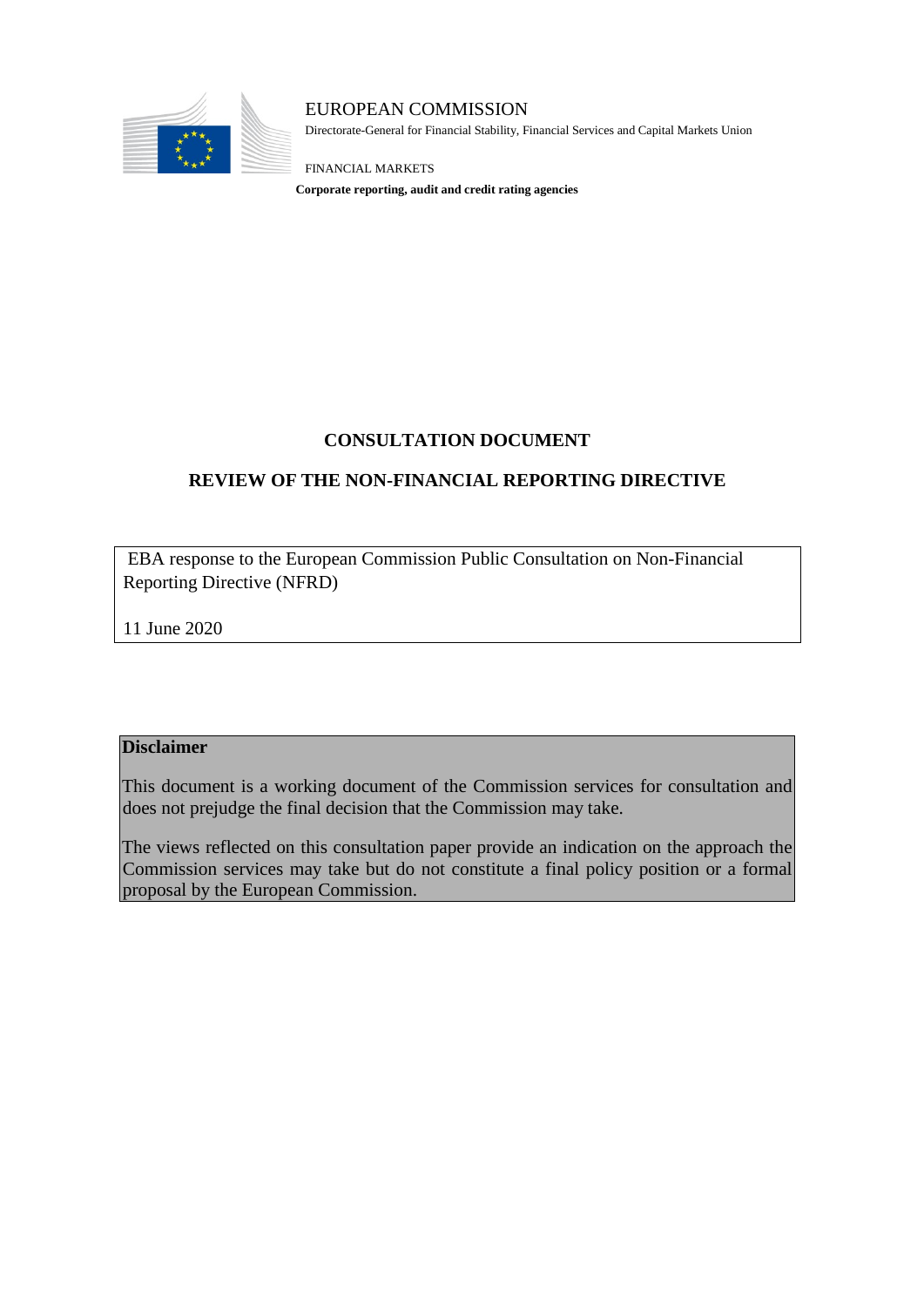Commission européenne/Europese Commissie, 1049 Bruxelles/Brussel, BELGIQUE/BELGIË - Tel. +32 22991111 [https://ec.europa.eu/info/business-economy-euro\\_en](https://ec.europa.eu/info/business-economy-euro_en)

You are invited to reply **by 11 June 2020** at the latest to the **online questionnaire** available on the following webpage: [https://ec.europa.eu/info/publications/finance-consultations-2020-non](https://ec.europa.eu/info/publications/finance-consultations-2020-non-financial-reporting-directive_en)[financialreporting-directive\\_en](https://ec.europa.eu/info/publications/finance-consultations-2020-non-financial-reporting-directive_en)

Please note that in order to ensure a fair and transparent consultation process **only responses received through the online questionnaire will be taken into account and included in the report summarising the responses**.

This consultation follows the normal rules of the European Commission for public consultations. Responses will be published unless respondents indicate otherwise in the online questionnaire.

Responses authorised for publication will be published on the following webpage: [https://ec.europa.eu/info/publications/finance-consultations-2020-non](https://ec.europa.eu/info/publications/finance-consultations-2020-non-financial-reporting-directive_en)[financialreporting-directive\\_en](https://ec.europa.eu/info/publications/finance-consultations-2020-non-financial-reporting-directive_en)

## **INTRODUCTION**

## **Background information on the Non-Financial Reporting Directive**

The [Non-Financial Reporting Directive](https://eur-lex.europa.eu/legal-content/EN/TXT/?uri=CELEX:32014L0095) [\(](https://eur-lex.europa.eu/legal-content/EN/TXT/?uri=CELEX:32014L0095)Directive 2014/95/EU, the "NFRD") is an amendment to the [Accounting Directive](https://eur-lex.europa.eu/legal-content/EN/TXT/?uri=CELEX:32013L0034) (Directive 2013/34/EU). It requires certain large companies to include a non-financial statement as part of their annual public reporting obligations. Companies under the scope of the NFRD had to report according its provisions for the first time in 2018 (for financial year 2017).

The NFRD applies to large Public Interest Entities with more than 500 employees. In practice it includes large listed companies, and large banks and insurance companies (whether listed or not) – all providing they have more than 500 employees.

The NFRD identifies four sustainability issues (environment, social and employee issues, human rights, and bribery and corruption) and with respect to those issues it requires companies to disclose information about their business model, policies (including implemented due diligence processes), outcomes, risks and risk management, and key performance indicators (KPIs) relevant to the business. It does not introduce or require the use of a non-financial reporting standard or framework, nor does it impose detailed disclosure requirements such as lists of indicators per sector.

The NFRD requires companies to disclose information "to the extent necessary for an understanding of the development, performance, position and impact of [the company's] activities." This means companies should disclose not only how sustainability issues may affect the company, but also how the company affects society and the environment. This is the so-called double materiality perspective.

In 2017, as required by the Directive, the Commission published [non-binding guidelines](https://eur-lex.europa.eu/legal-content/EN/TXT/?uri=CELEX:52017XC0705(01)) for companies on how to report non-financial information. In June 2019, as part of the Sustainable Finance Action Plan, the Commission published additional [guidelines on](https://eur-lex.europa.eu/legal-content/EN/TXT/?uri=CELEX:52019XC0620(01)) [reporting climate-related information,](https://eur-lex.europa.eu/legal-content/EN/TXT/?uri=CELEX:52019XC0620(01)) which integrate the recommendations of the Task Force on Climate-related Financial Disclosures.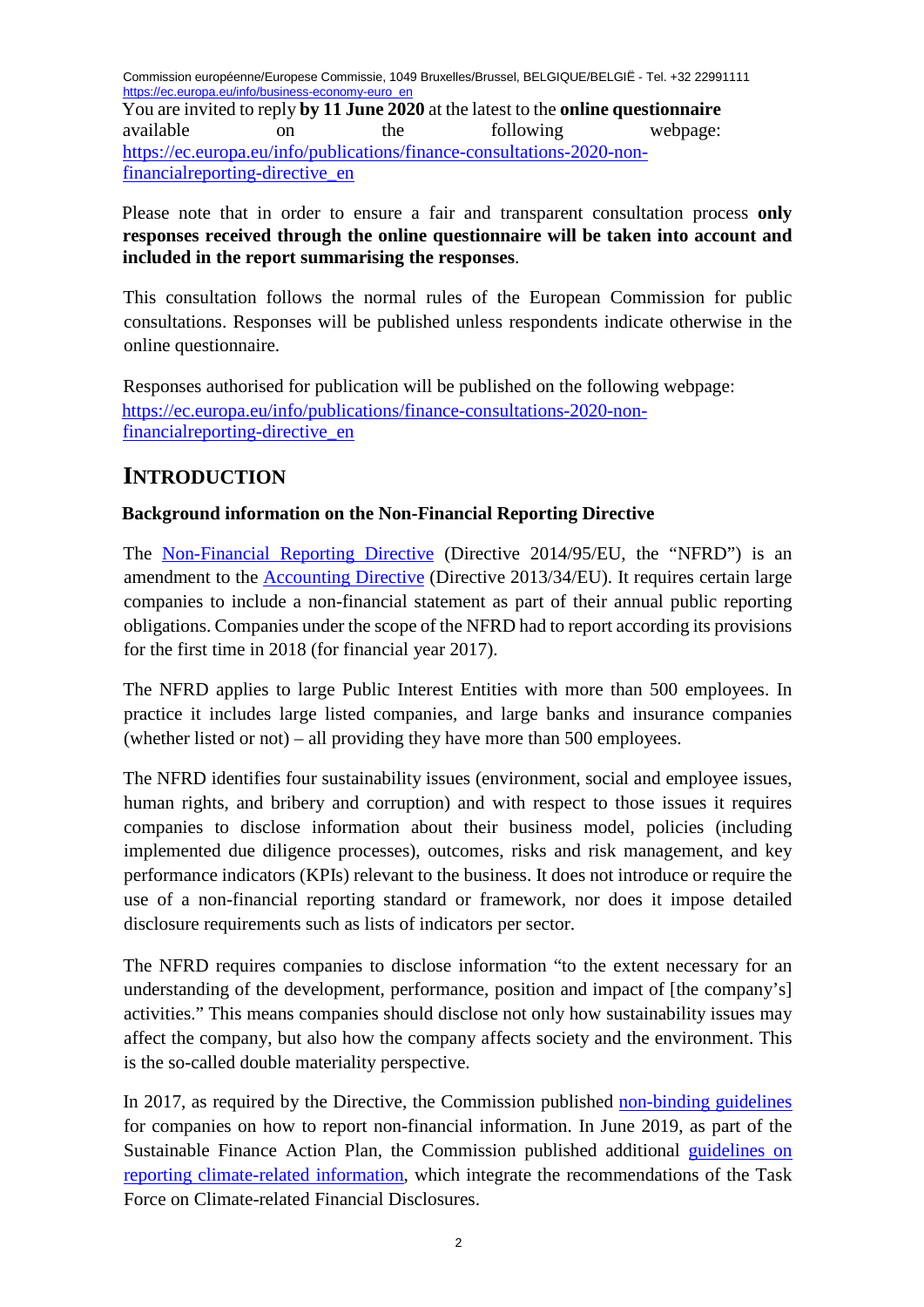#### **Current context**

The non-financial information needs of users, in particular the investment community, are increasing very substantially and very quickly. The demand for better information from investee companies is driven partly by investors needing to better understand financial risks resulting from the sustainability crises we face, and partly by the growth in financial products that actively seek to address environmental and social problems. In addition, some forthcoming EU legislation, including the [regulation on sustainability](https://eur-lex.europa.eu/legal-content/EN/TXT/?uri=CELEX:32019R2088) [disclosures in](https://eur-lex.europa.eu/legal-content/EN/TXT/?uri=CELEX:32019R2088)  [the financial services sector \(Regulation \(EU\) 2019/2088\),](https://eur-lex.europa.eu/legal-content/EN/TXT/?uri=CELEX:32019R2088) and the [regulation on a](https://eur-lex.europa.eu/legal-content/EN/TXT/?uri=CONSIL:ST_14970_2019_ADD_1_COR_1)  [classification system \(taxonomy\) of sustainable economic activities,](https://eur-lex.europa.eu/legal-content/EN/TXT/?uri=CONSIL:ST_14970_2019_ADD_1_COR_1) can only fully meet their objectives if more and better non-financial information is available from investee companies. The taxonomy regulation will require companies under the scope of the NFRD to disclose certain indicators of the proportion of their activities that are classified as sustainable according to the taxonomy.

The feedback received in the online [public consultation on corporate reporting](https://ec.europa.eu/info/consultations/finance-2018-companies-public-reporting_en) [c](https://ec.europa.eu/info/consultations/finance-2018-companies-public-reporting_en)arried out in 2018 in the context of a Fitness Check that is currently being finalised by the Commission services, confirms that the non-financial information currently disclosed by companies does not adequately meet the needs of the intended users. The following problems have been identified:

- (1) There is inadequate publicly available information about how non-financial issues, and sustainability issues in particular, impact companies, and about how companies themselves impact society and the environment. In particular:
	- a. Reported non-financial information is not sufficiently comparable or reliable.
	- b. Companies do not report all non-financial information that users think is necessary, and many companies report information that users do not think is relevant.
	- c. Some companies from which investors and other users want non-financial information do not report such information.
	- d. It is hard for investors and other users to find non-financial information even when it is reported.
- (2) Companies incur unnecessary and avoidable costs related to reporting non-financial information. Companies face uncertainty and complexity when deciding what nonfinancial information to report, and how and where to report such information. In the case of some financial sector companies, this complexity may also arise from different disclosure requirements contained in different pieces of EU legislation. Companies are under pressure to respond to additional demands for non-financial information from sustainability rating agencies, data providers and civil society, irrespective of the information that they publish as a result of the NFRD.

In its [resolution on sustainable finance in May 2018,](http://www.europarl.europa.eu/doceo/document/TA-8-2018-0215_EN.html?redirect) the European Parliament called for the further development of reporting requirements in the framework of the NFRD. In December 2019, in [its conclusions on the Capital Markets Union,](http://data.consilium.europa.eu/doc/document/ST-14815-2019-INIT/en/pdf) the Council stressed the importance of reliable, comparable and relevant information on sustainability risks, opportunities and impacts, and called on the Commission to consider the development of a European non-financial reporting standard. In addition, ESMA has recently published a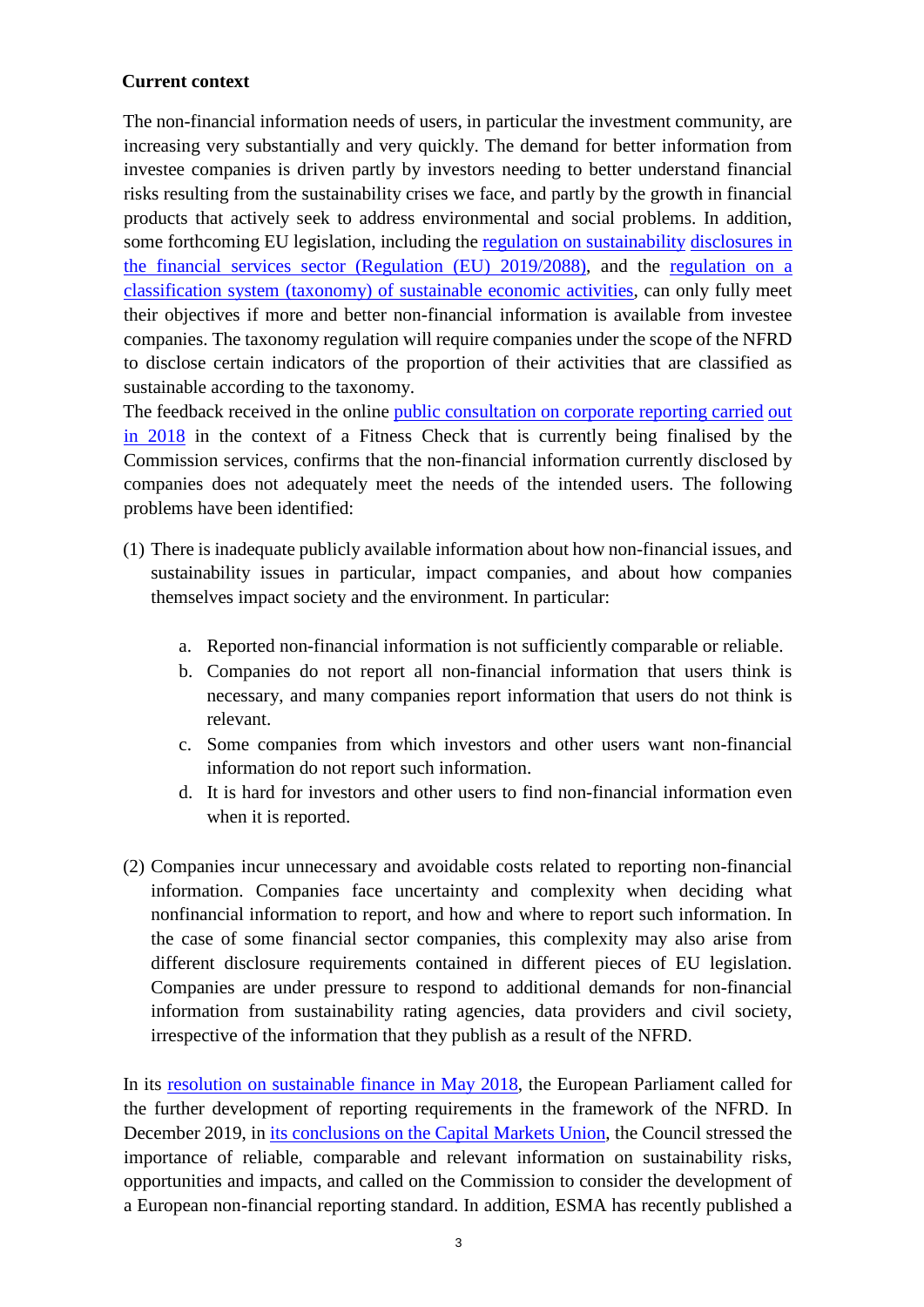[report on undue short-term pressure on](https://www.esma.europa.eu/sites/default/files/library/esma30-22-762_report_on_undue_short-term_pressure_on_corporations_from_the_financial_sector.pdf) [corporations](https://www.esma.europa.eu/sites/default/files/library/esma30-22-762_report_on_undue_short-term_pressure_on_corporations_from_the_financial_sector.pdf) [w](https://www.esma.europa.eu/sites/default/files/library/esma30-22-762_report_on_undue_short-term_pressure_on_corporations_from_the_financial_sector.pdf)here it recommends the Commission to amend the NFRD provisions.

In its Communication on the [European Green Deal,](https://eur-lex.europa.eu/legal-content/EN/TXT/?uri=COM%3A2019%3A640%3AFIN) the Commission committed to review the Non-Financial Reporting Directive in 2020 as part of the strategy to strengthen the foundations for sustainable investment. Meeting the objectives of the European Green Deal will require additional investments across all sectors of the economy, the bulk of which will need to come from the private sector. In this sense review of the NFRD is part of the effort to scale up sustainable finance by improving transparency.

The European Green Deal also stressed that sustainability should be more broadly embedded into the corporate governance framework, as many companies still focus too much on short-term financial performance compared to their long-term development and sustainability aspects. As part of the Sustainable Finance Action Plan, work is being undertaken to prepare a possible action in this area.

In addition, to ensure appropriate management of environmental risks and mitigation opportunities, and reduce related transaction costs, the Commission will also support businesses and other stakeholders in developing standardised natural capital accounting practices within the EU and internationally.

The services of the European Commission have published an [Inception](https://ec.europa.eu/info/law/better-regulation/initiatives/ares-2020-580716_en) [Impact](https://ec.europa.eu/info/law/better-regulation/initiatives/ares-2020-580716_en) [Assessment](https://ec.europa.eu/info/law/better-regulation/initiatives/ares-2020-580716_en)  [on the Review of the Non-Financial Reporting Directive.](https://ec.europa.eu/info/law/better-regulation/initiatives/ares-2020-580716_en) It summarises the problem definition, possible policy options and likely impacts of this initiative.

#### **Objectives of this public consultation and links with other consultation activities**

This public consultation aims to collect the views of stakeholders with regard to possible revisions to the provisions of the NFRD. The principal focus of this consultation is on the possible options for such revisions.

This public consultation builds on a number of recent consultation activities, including:

- An [online public consultation on corporate reporting in 2018,](https://ec.europa.eu/info/consultations/finance-2018-companies-public-reporting_en) in the context of the Fitness Check on the EU framework for public reporting by companies. That consultation enabled the Commission to gather data and views on the problems that need to be addressed with regard to non-financial reporting. Problem analysis is therefore not a principal focus of the current consultation strategy.
- An [online targeted consultation on climate-related reporting in 2019,](https://ec.europa.eu/info/consultations/finance-2019-non-financial-reporting-guidelines_en) as part of the development of the new guidelines for companies on how to report climate related information. In addition, the Technical Expert Group on Sustainable Finance organised a [call for feedback on its recommendations with regard to](https://ec.europa.eu/info/publications/190110-sustainable-finance-teg-report-climate-related-disclosures_en) [reporting](https://ec.europa.eu/info/publications/190110-sustainable-finance-teg-report-climate-related-disclosures_en)  [climate-related information.](https://ec.europa.eu/info/publications/190110-sustainable-finance-teg-report-climate-related-disclosures_en) The results of these consultation activities, although specific to the issue of climate, are also useful when considering nonfinancial reporting more generally.

This consultation is one element of a broader consultation strategy in the context of the review of the NFRD. In addition to this public consultation, there will also be targeted surveys addressed to SMEs, and to companies currently under the scope of the NFRD. The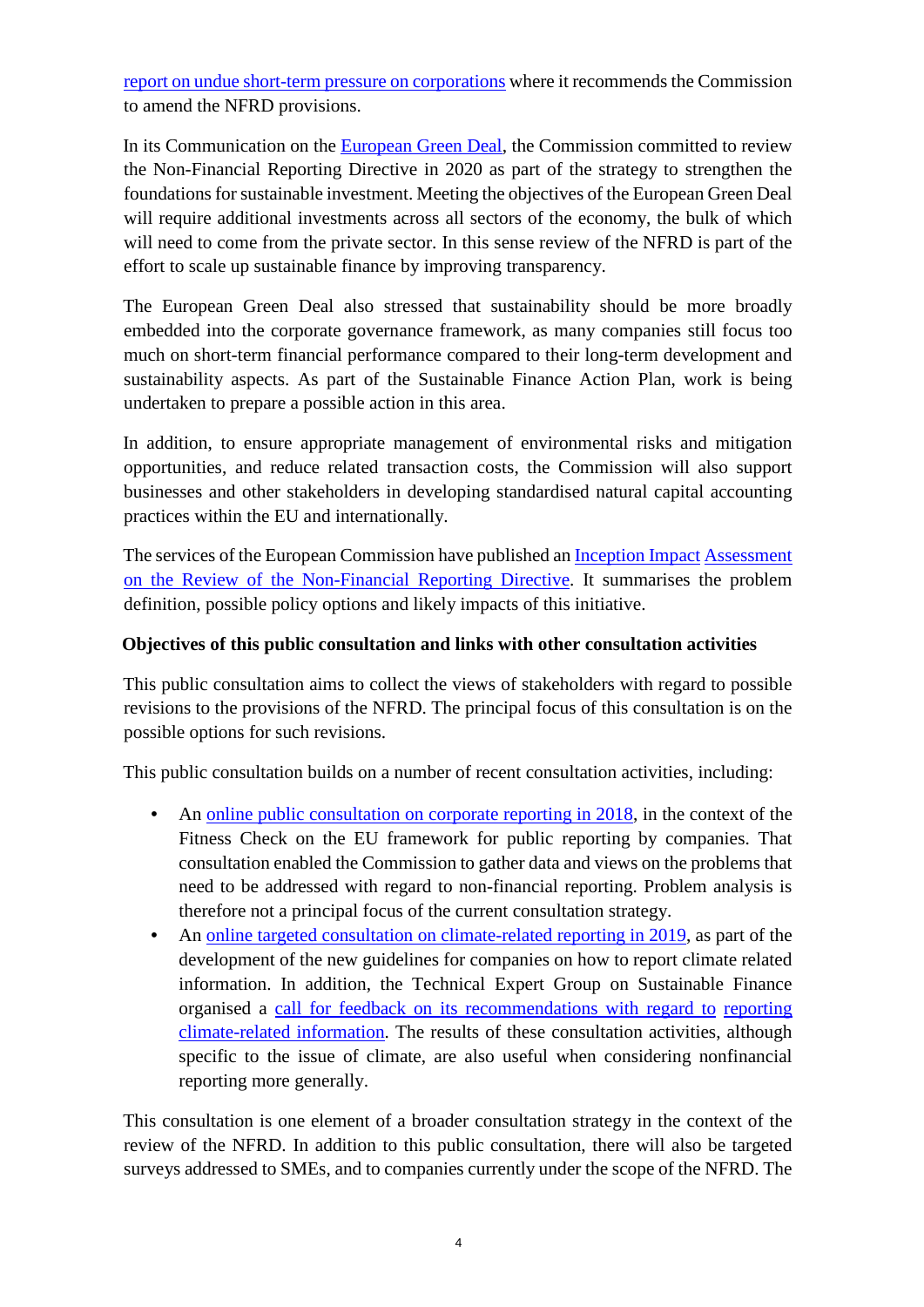targeted surveys will collect more detailed opinions and data from companies on certain issues, including costs related to non-financial reporting.

In addition, the services of the Commission will soon launch a public consultation on a Renewed Sustainable Finance Strategy, seeking for stakeholders' views in other Sustainable Finance related issues, including questions related to sustainable corporate governance.

# **Consultation questions**

## **1. QUALITY AND SCOPE OF NON-FINANCIAL INFORMATION TO BE DISCLOSED**

The feedback received from the online [public consultation on corporate reporting](https://ec.europa.eu/info/consultations/finance-2018-companies-public-reporting_en) carried out in 2018 suggests that there are some significant problems regarding the non-financial information currently disclosed by companies pursuant to Directive 2014/95/EU ("the Non-Financial Reporting Directive" or NFRD). Likewise, [ESMA's 2018 Activity Report](https://www.esma.europa.eu/sites/default/files/library/esma32-63-672_report_on_enforcement_activities_2018.pdf) gathers evidence that shows there is significant room for improvement in the disclosure practices under the NFRD.

Question 1.: To what extent do you agree or disagree with the following statements about possible problems with regard to non-financial reporting?

|                                                        |  | 4 |   | Don't |
|--------------------------------------------------------|--|---|---|-------|
|                                                        |  |   |   | know  |
| The lack of comparability of non-financial             |  |   | X |       |
| information reported by companies pursuant to the      |  |   |   |       |
| NFRD is a significant problem.                         |  |   |   |       |
| The limited reliability of non-financial information   |  | X |   |       |
| reported by companies pursuant to the NFRD is a        |  |   |   |       |
| significant problem.                                   |  |   |   |       |
| Companies reporting pursuant to the NFRD do not        |  | X |   |       |
| disclose all relevant non-financial information needed |  |   |   |       |
| by different user groups.                              |  |   |   |       |

*(1= mostly disagree, 2= mostly disagree, 3= partially disagree and partially agree, 4= mostly agree, 5= totally agree)* 

Article 19a of the Accounting Directive (which was introduced into the Accounting Directive by the NFRD) currently requires companies to disclose information about four non-financial matters, if deemed material by the particular company: (i) environment, (ii) social and employee issues, (iii) human rights, (iv) bribery and corruption. These correspond to the "sustainability factors" defined in Article 2(24) of Regulation (UE) 2019/2088 on sustainability-related disclosures in the financial services sector.

Question 2.: Do you consider that companies reporting pursuant to the NFRD should be required to disclose information about other non-financial matters in addition to those currently set-out in Article 19a? Please specify (no more than three matters).

1. Companies should report information on the broader topic of **Governance,** which should include but not only the topics of human rights and bribery and corruption.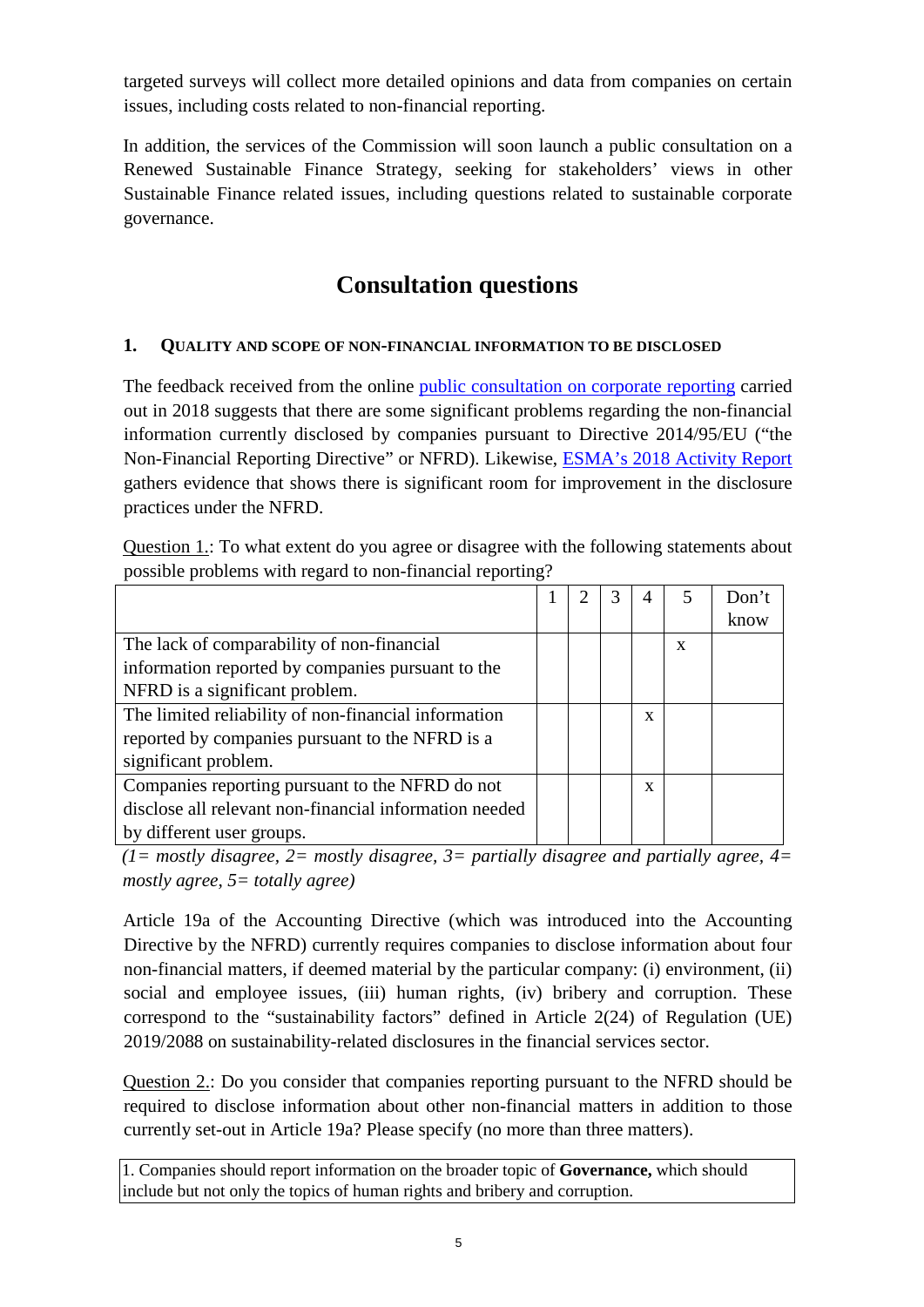| . د |
|-----|
|     |
|     |
|     |

For each of the four non-financial matters identified in Article 19a of the Accounting Directive, and subject to the company's own materiality assessment, companies are required to disclose information about their business model, policies (including implemented due diligence processes), outcomes, risks and risk management (including risks linked to their business relationships), and key performance indicators (KPIs) relevant to the business.

Question 3.: Are there additional categories of non-financial information related to a company's governance and management procedures, including related metrics where relevant, (for example, scenario analyses, targets, more forward-looking information, or how the company aims to contribute to society through its business activities) that companies should disclose in order to enable users of their reports to understand the development, performance, position and impacts of the company? Please specify (no more than three).

1. Forward-looking information and targets, including quantitative targets.

2. Scenarios applied in the scenario analysis and strategic planning, and in stress testing, particularly those related to climate change and, in general, environmental impact.

3.

 $\overline{a}$ 

3.

Investment in intangible assets currently represents the majority of investment carried out by the private sector in advanced economies.<sup>[1](#page-5-0)</sup> There is a long-standing debate about the need for better reporting of intangible investments in company reports, including in relation to sustainability.<sup>[2](#page-5-1)</sup> Irrespective of the potential future changes to accounting standards, it is likely to remain the case that a significant proportion of intangible assets will fail to meet the definition of an asset or the criteria for recognition as an intangible asset in the financial statements. The Accounting Directive currently makes no explicit

<span id="page-5-1"></span><span id="page-5-0"></span><sup>&</sup>lt;sup>1</sup>[https://voxeu.org/article/productivity-and-secular-stagnation-intangible-economy](https://voxeu.org/article/productivity-and-secular-stagnation-intangible-economy?utm_source=GDPR&utm_campaign=1d2c76ee58-EMAIL_CAMPAIGN_2018_07_13_11_50&utm_medium=email&utm_term=0_7c51e322b7-1d2c76ee58-278614065)

<sup>2</sup> The European Financial Reporting Advisory Group (EFRAG) is currently carrying out a research project on this topic. See [http://www.efrag.org/Activities/1809040410591417/EFRAG-researchproject-on](http://www.efrag.org/Activities/1809040410591417/EFRAG-research-project-on-better-information-on-intangibles)[better-information-on-intangibles.](http://www.efrag.org/Activities/1809040410591417/EFRAG-research-project-on-better-information-on-intangibles) The United Kingdom's Financial Reporting Council issued a consultation document about business reporting of intangibles in 2019. See [https://www.frc.org.uk/news/february-2019/consultation-into-improvements-to-the-reporting-of.](https://www.frc.org.uk/news/february-2019/consultation-into-improvements-to-the-reporting-of)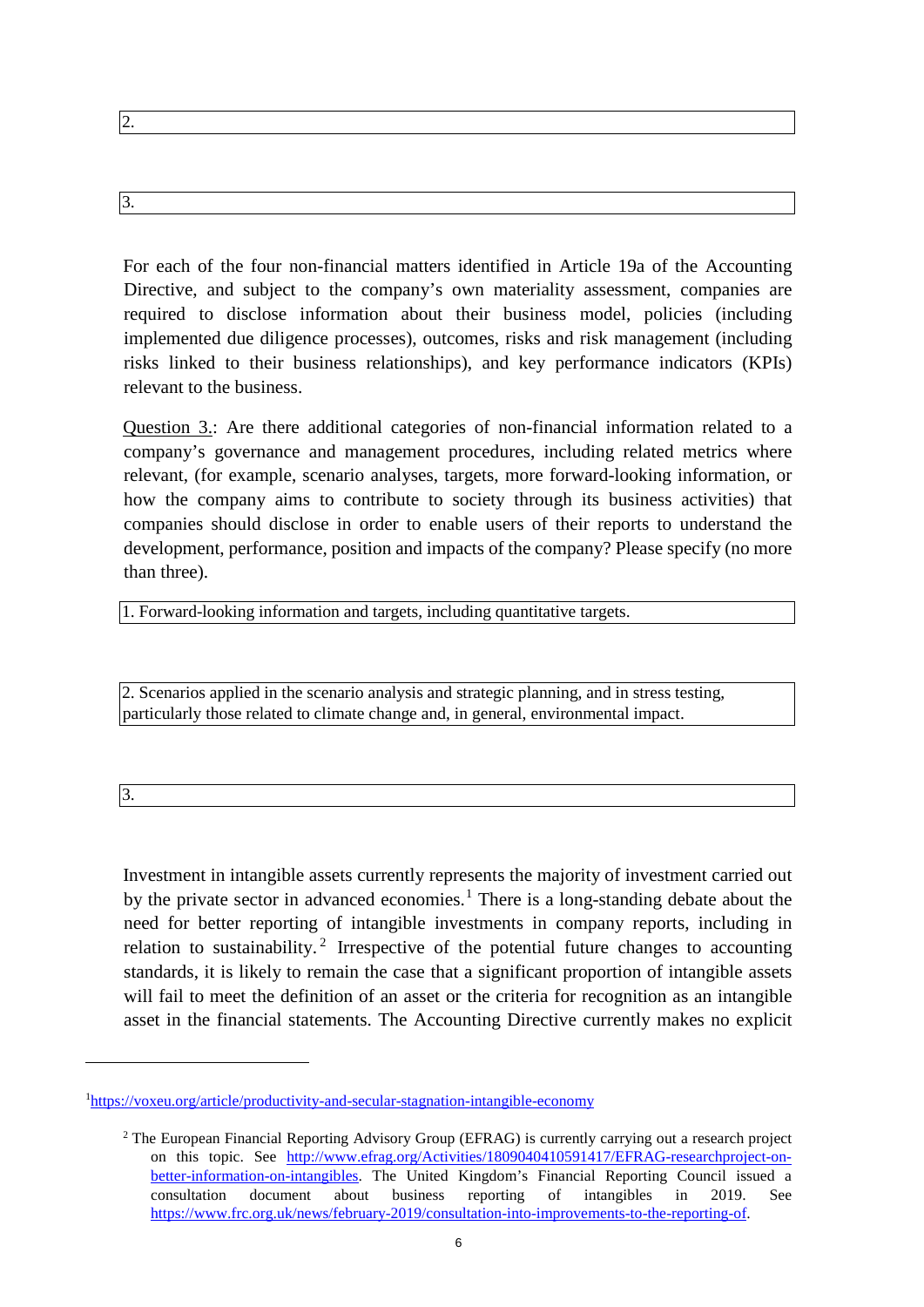reference to intangible assets in the Articles concerning the management report, other than the requirement to report about activities in the field of research and development in Article  $19(2)(b)$ .

Question 4.: In light of the importance of intangibles in the economy, do you consider that companies should be required to disclose additional non-financial information regarding intangible assets or related factors (e.g. intellectual property, software, customer retention, human capital, etc.)?

| <b>Yes</b> | **^ | Don't know |
|------------|-----|------------|
| 77         |     |            |

In addition to the provisions of the NFRD, several other EU legislative acts require disclosures of sustainability-related information for financial sector entities:

- The [Regulation on prudential requirements for credit institutions](https://eur-lex.europa.eu/legal-content/EN/TXT/?uri=CELEX:32013R0575) requires certain banks to disclose ESG risks as of 28 June 2022.
- The [Regulation on sustainability](https://eur-lex.europa.eu/legal-content/EN/TXT/?uri=CELEX:32019R2088), [related disclosures in the financial services](https://eur-lex.europa.eu/legal-content/EN/TXT/?uri=CELEX:32019R2088) [sector](https://eur-lex.europa.eu/legal-content/EN/TXT/?uri=CELEX:32019R2088) requires financial market participants to disclose their policies on the integration of sustainability risks in their investment decision making process and the adverse impacts of investment decisions on sustainability factors, as of 10 March 2021.
- The [Regulation establishing a framework to facilitate sustainable investment \(the](https://eur-lex.europa.eu/legal-content/EN/TXT/?uri=CONSIL:ST_14970_2019_ADD_1_COR_1) [Sustainable Finance Taxonomy\)](https://eur-lex.europa.eu/legal-content/EN/TXT/?uri=CONSIL:ST_14970_2019_ADD_1_COR_1) creates new reporting obligations including for companies subject to the NFRD, starting in December 2021.

Question 5.: To what extent do you think that the current disclosure requirements of the NFRD ensure that investee companies report the information that financial sector companies will need to meet their new disclosure requirements?

| Not at all |              | To some extent   To a reasonable   To a very great |        | Don't know |
|------------|--------------|----------------------------------------------------|--------|------------|
|            | but not much | extent                                             | extent |            |
|            |              |                                                    |        |            |

In order to ensure that the financial sector entities comply with the new disclosure requirements, laid down in the different pieces of legislation, in the most effective and efficient manner, there might be scope for better coherence between the different disclosure requirements.

Question 6.: How do you find the interaction between different pieces of legislation (You can provide as many answers as you want)

| It works | There is an | There | There is a need          | It does not | Don't know |
|----------|-------------|-------|--------------------------|-------------|------------|
| well     | overlap     |       | are gaps   to streamline | work at all |            |
|          |             |       | Λ                        |             |            |

Question 7.: In order to ensure better alignment of reporting obligations of investees and investors, should the legal provisions related to non-financial reporting define environmental matters on the basis of the six objectives set-out in the taxonomy regulation: (1) climate change mitigation; (2) climate change adaptation; (3) sustainable use and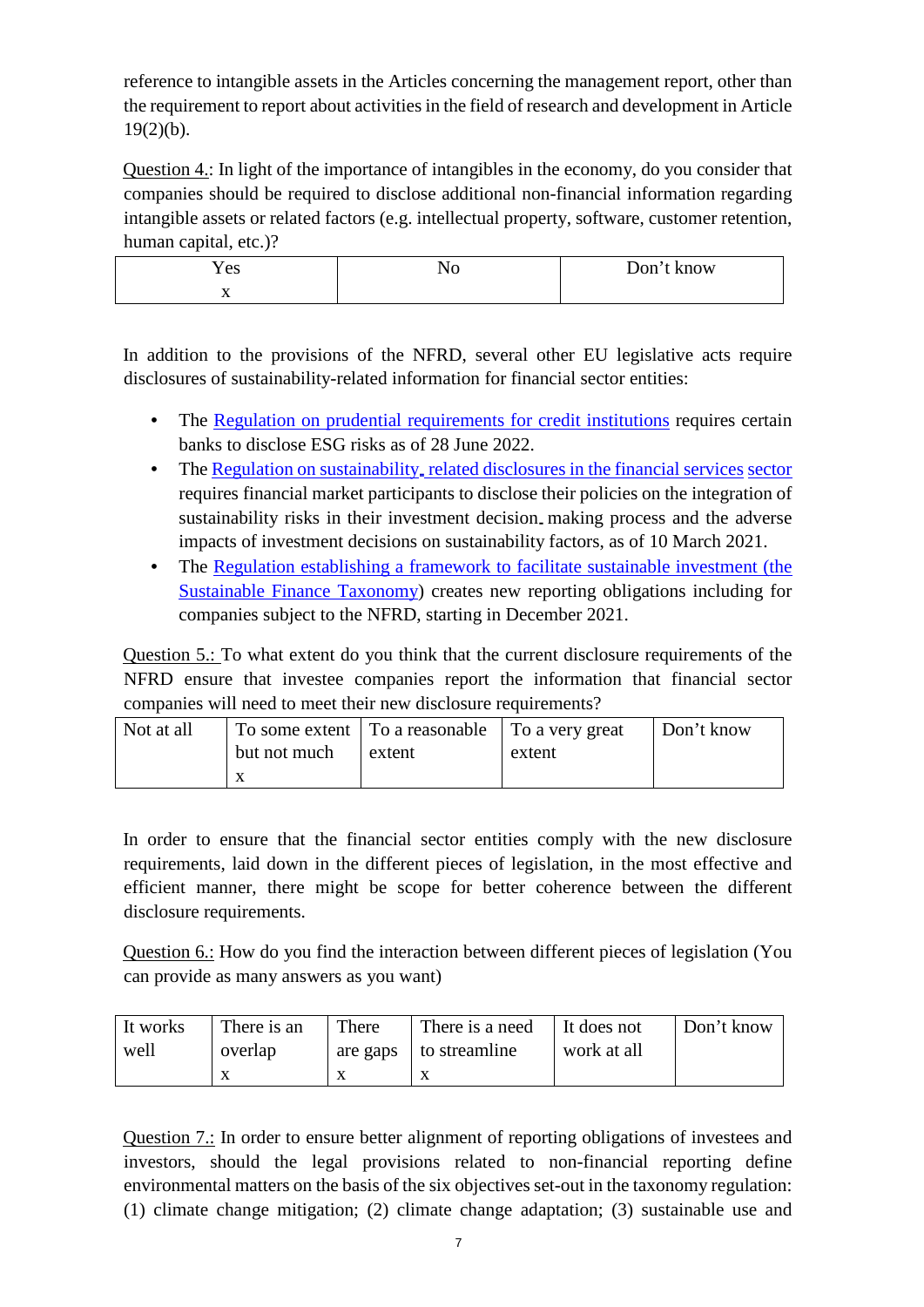protection of water and marine resources; (4) transition to a circular economy (5) pollution prevention and control; (6) protection and restoration of biodiversity and ecosystems?

| Y es                     | ,, | Don't know |
|--------------------------|----|------------|
| $\overline{\phantom{a}}$ |    |            |

Please provide any comments or explanations to justify your answers to questions 1 to 7.

**Question 1 -** The challenges that credit institutions usually raise regarding ESG is the lack of comparable, meaningful and reliable information from their counterparties. This was expressed by credit institutions in a survey, developed by the EBA and the ECB in 2019 to gain insights into current practices by credit institutions to incorporate ESG considerations into their frameworks. Partly due to limited reliability and comparability of their counterparties' disclosures, current banks' ESG disclosures are themselves difficult to compare and not comprehensive enough. One of the policy recommendations proposed by the EBA in its report on undue short-term pressure from the financial sector on corporations, is that EU lawmakers should look into EU legislation to promote comparable, reliable and relevant disclosure.

**Question 2** – Companies should report information on the broader topic of Governance, which should include not only the topics of human rights and bribery and corruption. Non-financial disclosures should cover the full scope of environmental, social and governance matters. In this sense, human rights, and bribery and corruption, are subsets of governance, but the scope of the governance matter is wider and could cover other topics such as e.g. business ethics and business conduct, including controversial business activities, transparency or institutional strength and accountability. It is important to ensure the consistency of these four areas with ESG issues and the list of factors used by different bodies and to develop concrete ESG definitions in the revised NFRD, and that it provides a mapping of the four existing non-financial matters (or any other if amended) to ESG issues.

**Question 3 -** ESG risks, and in particular environmental risks, may materialise in the long term, and it is important that companies disclose forward-looking information on how they may be impacted in the future by these risks and on how they plan to mitigate them. In addition, setting and disclosing targets is a good way to show how companies embed ESG considerations into their strategy, how they plan to progress towards achieving them and how successful they are in their strategy. For instance, while acknowledging the current challenges to produce it, forwardlooking information and targets related to how the company intends to contribute to the achievement of the Paris agreement would inform on its strategy with regard to climate change. Furthermore, scenario analysis is a very relevant tool for companies to get and provide forwardlooking information on ESG risks, particularly in the case of climate change. Similarly, it is relevant to incorporate climate risk and wider environmental risks in stress testing. Transparency on the kind of scenarios applied is very important for users of information to understand the forward-looking data. In this regard, and given that there is a myriad of possible pathways and scenarios, it would be further beneficial if a reference transition scenario with decarbonisation trajectories by sector could be provided by the Commission.

**Question 4 –** While the EBA acknowledges the challenges of reporting on intangible assets, due to e.g. issues on their valuation, reporting on assets like companies' human capital or customer base may provide information very valuable to understand the companies' sustainability profile. For example, explicit information about companies' value chains (e.g. non-financial information on providers, environmental and social safeguards) would inform the analysis of the ESG risks a company is exposed to throughout its value chain, and would be necessary to obtain credible information on indirect GHG emissions.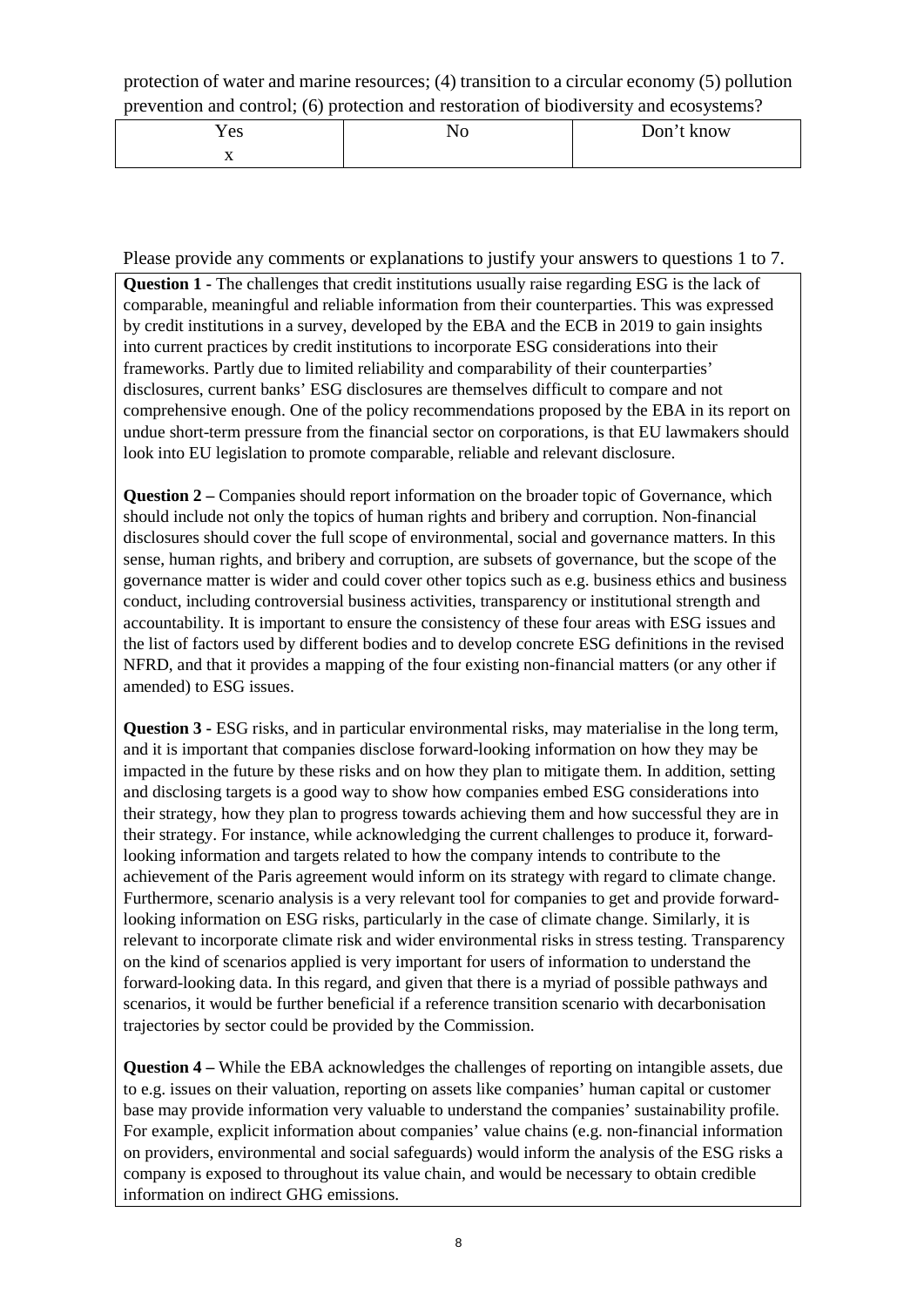**Question 5** – As mentioned above, one of the challenges that banks usually raise regarding their own ESG disclosures is the lack of publicly available relevant data from their counterparties. In this regard, the EBA included a policy recommendation in the report on undue short-term pressure proposing the review of the NFRD. The review should take into account the scope of disclosures required in the three regulations mentioned in this question.

**Question 6 -** The Capital Requirements Regulation (CRR), requires large institutions with listed issued securities to disclose information on ESG risks from 28 June 2022. The ability of credit institutions to disclose ESG prudential information depends on the quality and relevance of the information disclosed by their counterparties based on the NFRD. Both frameworks should be related and aligned. The NFRD review should contribute to address gaps in the publicly available non-financial information, avoiding unnecessary overlaps. Coordination and alignment between the different pieces of regulation is very important.

**Question 7** – The different pieces of ESG regulation, including taxonomy, need to be aligned and consistent, including definitions and classifications.

## **2. STANDARDISATION**

*Note: in this section, the word "standard" is used for simplicity. This should not be read as a suggestion that all relevant reporting requirements must be specified in a single normative document. Rather, "standard" is merely used as a shorthand that could encompass a consistent and comprehensive set of standards. Reporting standards define what information companies should report and how such information should be prepared and presented.* 

A requirement that all companies falling within the scope of the NFRD report in accordance with a common non-financial reporting standard may help to address some of the problems identified in section 1 (comparability, reliability and relevance).

Question 8.: In your opinion, to what extent would a requirement on companies to apply a common standard for non-financial information resolve the problems identified?

| Not at all |              | To some extent   To a reasonable   To a very great |        | Don't know |
|------------|--------------|----------------------------------------------------|--------|------------|
|            | but not much | extent                                             | extent |            |
|            |              |                                                    |        |            |

Question 9.: In your opinion, is it necessary that a standard applied by a company under the scope of the Non-Financial Reporting Directive should include sector-specific elements?

| Y es         | 11 O | Don't<br>ι know |
|--------------|------|-----------------|
| $\mathbf{A}$ |      |                 |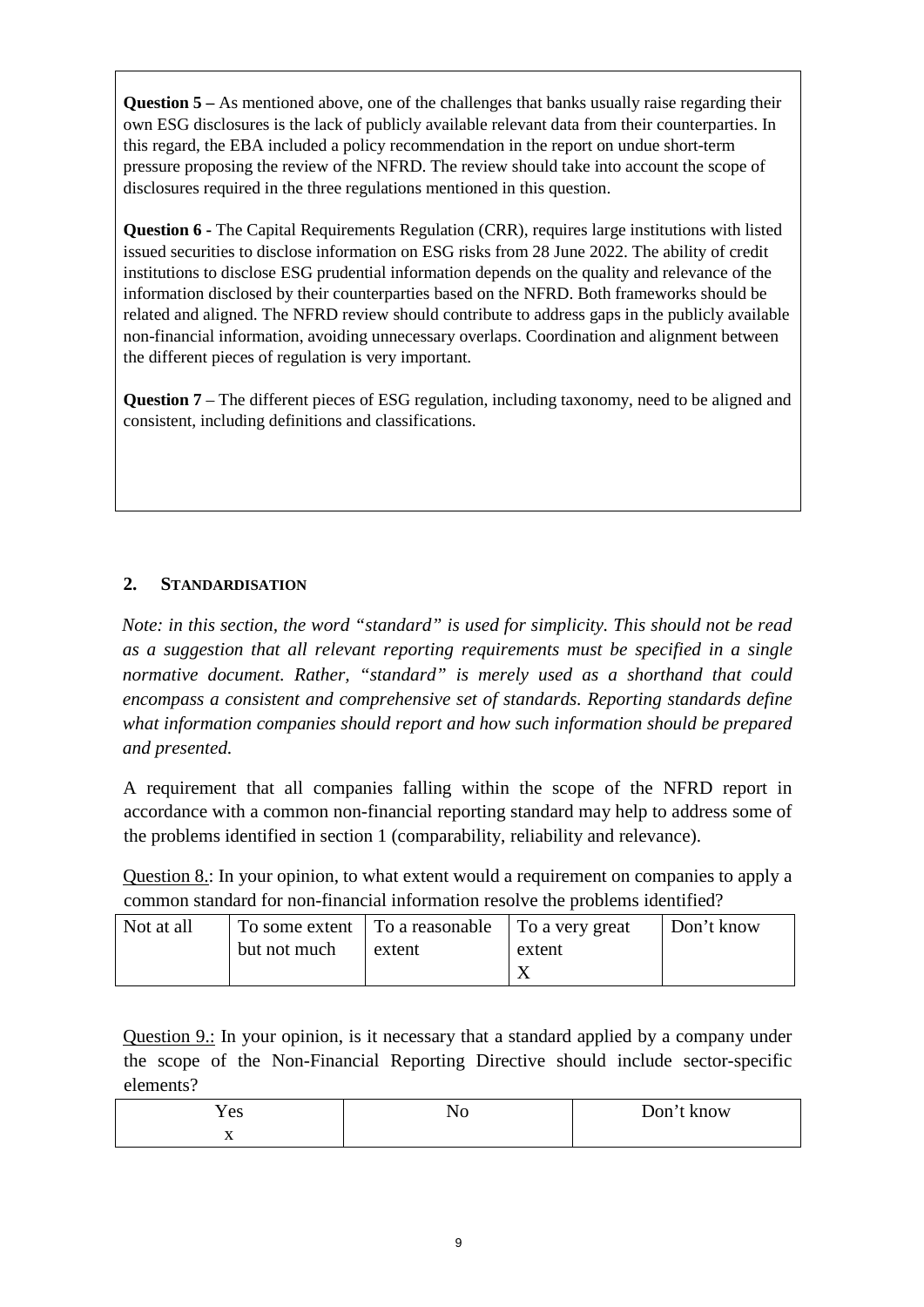A number of non-financial reporting frameworks and standards already exist. Some, including the standards of the Global Reporting Initiative (GRI), the framework of the International Integrated Reporting Council (IIRC), and the standards of the Sustainability Accounting Standards Board (SASB), aim to cover most or all relevant non-financial issues.

Question 10.: To what extent would the application of one of the following standards or frameworks, applied on its own, resolve the problems identified while also enabling companies to comprehensively meet the current disclosure requirements of the NonFinancial Reporting Directive, taking into account the double-materiality perspective (See section 4)?

|                                                     |  |   |   | Don't |
|-----------------------------------------------------|--|---|---|-------|
|                                                     |  |   |   | know  |
| <b>Global Reporting Initiative</b>                  |  | X |   |       |
| <b>Sustainability Accounting Standards Board</b>    |  | X |   |       |
| <b>International Integrated Reporting Framework</b> |  |   |   |       |
| Another framework or standard *                     |  |   | x |       |

*1= not at all, 2= to some extent but not much, 3= to a reasonable extent, 4= to a very great extent*

\*Please specify other framework or standard (no more than three.)

| 1. Commission non-binding guidelines, supplement on |  |  |
|-----------------------------------------------------|--|--|
| climate change reporting                            |  |  |
|                                                     |  |  |
|                                                     |  |  |

*1= not at all, 2= to some extent but not much, 3= to a reasonable extent, 4= to a very great extent*

On 5 December 2019, the Economic and Financial Affairs Council adopted conclusions on deepening the Capital Markets Union, in which it invited the Commission to "consider the development of a European non-financial reporting standard **taking into account international initiatives**".

Most existing frameworks and standards focus on individual or a limited set of nonfinancial issues. Examples include the recommendations of the Task Force on Climate related Financial Disclosures (TCFD), the UN Guiding Principles Reporting Framework (human rights), the questionnaires of the CDP (formerly the Carbon Disclosure Project), and the standards of the Carbon Disclosure Standards Board (CDSB). Several approaches have also been developed at EU level in the environmental area, including the Organisation Environmental Footprint and reporting under the Eco-Management and Audit Scheme (EMAS).

Question 11.: If there were to be a common European non-financial reporting standard applied by companies under the scope of the NFRD, to what extent do you think it would be important that such a standard should incorporate the principles and content of the following existing standards and frameworks:

| ັ | ັ |   |        |                               |   |         |
|---|---|---|--------|-------------------------------|---|---------|
|   |   | - | -<br>∽ | $\overline{\phantom{0}}$<br>ັ | ∸ | $Don^+$ |
|   |   |   |        |                               |   | know    |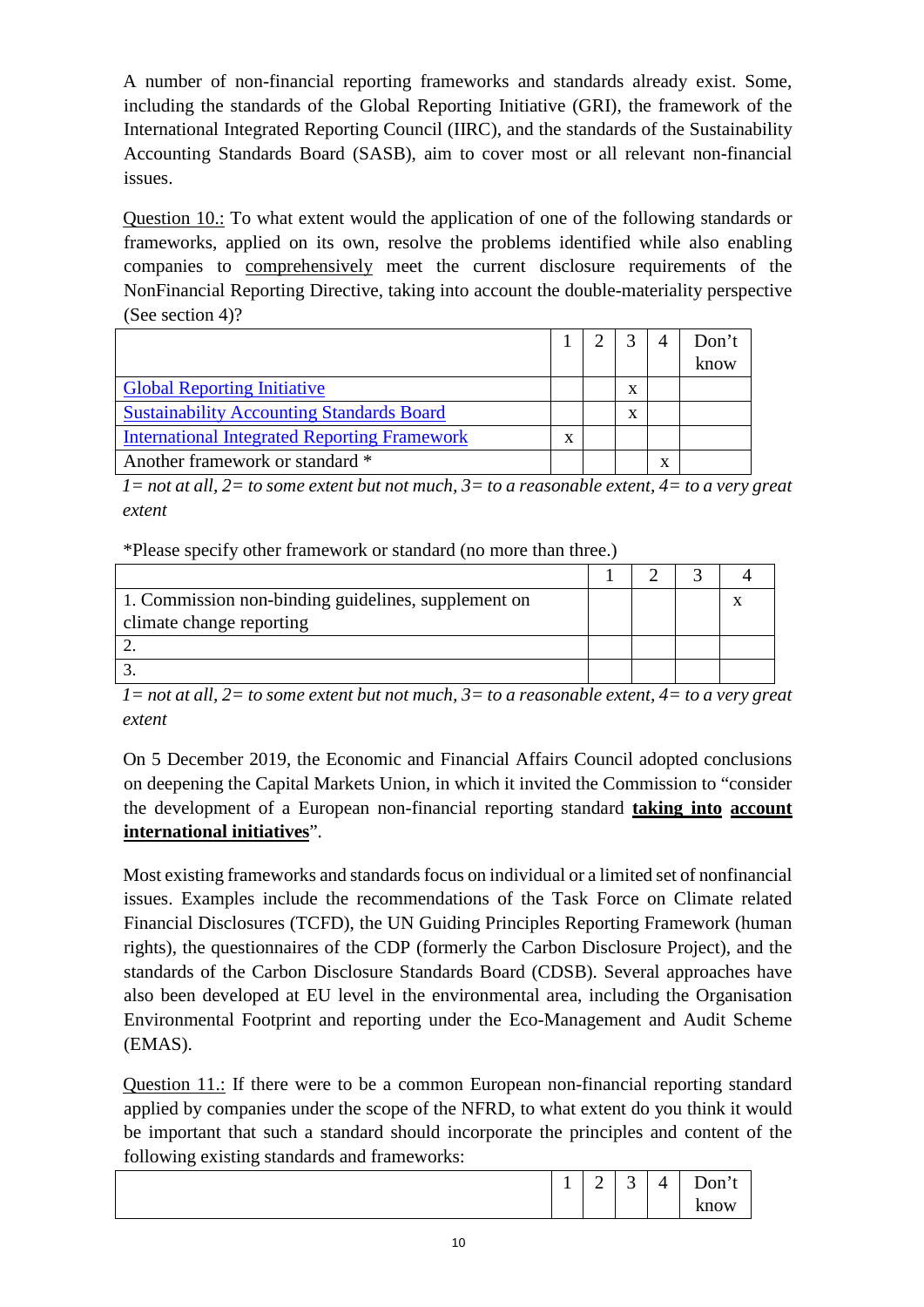| <b>Global Reporting Initiative</b>                         |   | X |   |   |
|------------------------------------------------------------|---|---|---|---|
| <b>Sustainability Accounting Standards Board</b>           |   | X |   |   |
| <b>International Integrated Reporting Framework</b>        | X |   |   |   |
| <b>Task Force on Climate-related Financial Disclosures</b> |   |   | X |   |
| TCFD)                                                      |   |   |   |   |
| <b>UN Guiding Principles Reporting Framework (human</b>    |   | X |   |   |
| rights)                                                    |   |   |   |   |
| <b>CDP</b>                                                 |   |   |   | X |
| Carbon Disclosure Standards Board (CDSB)                   |   |   |   | X |
| <b>Organisation Environmental Footprint (OEF)</b>          |   |   |   | X |
| <b>Eco-Management and Audit Scheme (EMAS)</b>              |   |   |   | X |
| Another framework or standard *                            |   |   | X |   |

*1= not at all, 2= to some extent but not much, 3= to a reasonable extent, 4= to a very great extent*

\*Please specify other framework or standard (no more than three).

| 1. Commission non-binding guidelines, supplement           |  |   |              |  |
|------------------------------------------------------------|--|---|--------------|--|
| on climate change reporting                                |  |   | X            |  |
| 2. Looking forward, the implementing technical             |  |   |              |  |
| standard on ESG risks disclosures that the EBA is          |  |   | $\mathbf{X}$ |  |
| developing to implement Article 449a of CRR should         |  |   |              |  |
| be considered, once it is finalised, for the future        |  |   |              |  |
| definition of sectorial disclosures by credit institutions |  |   |              |  |
| under the NFRD                                             |  |   |              |  |
| 3. UNEP-FI (Principles for responsible)                    |  | X |              |  |
| banking/investment)                                        |  |   |              |  |

*1= not at all, 2= to some extent but not much, 3= to a reasonable extent, 4= to a very great extent*

Question 12.: If your organisation *fully* applies any non-financial reporting standard or framework when reporting under the provisions of the NFRD, please indicate the recurring annual cost of applying that standard or framework (including costs of retrieving, analysing and reporting the information).

| Name of standard or framework (max 3) | Estimated cost of application per year,<br>excluding any one-off start-up costs. |
|---------------------------------------|----------------------------------------------------------------------------------|
|                                       |                                                                                  |
|                                       |                                                                                  |
|                                       |                                                                                  |

Small and Medium-Sized Enterprises (SMEs) often do not have the technical expertise nor resources necessary to prepare reports in accordance with state-of-the-art, sophisticated standards. This may imply that requiring SMEs to apply the same standards as large companies may be a disproportionate burden for SMEs.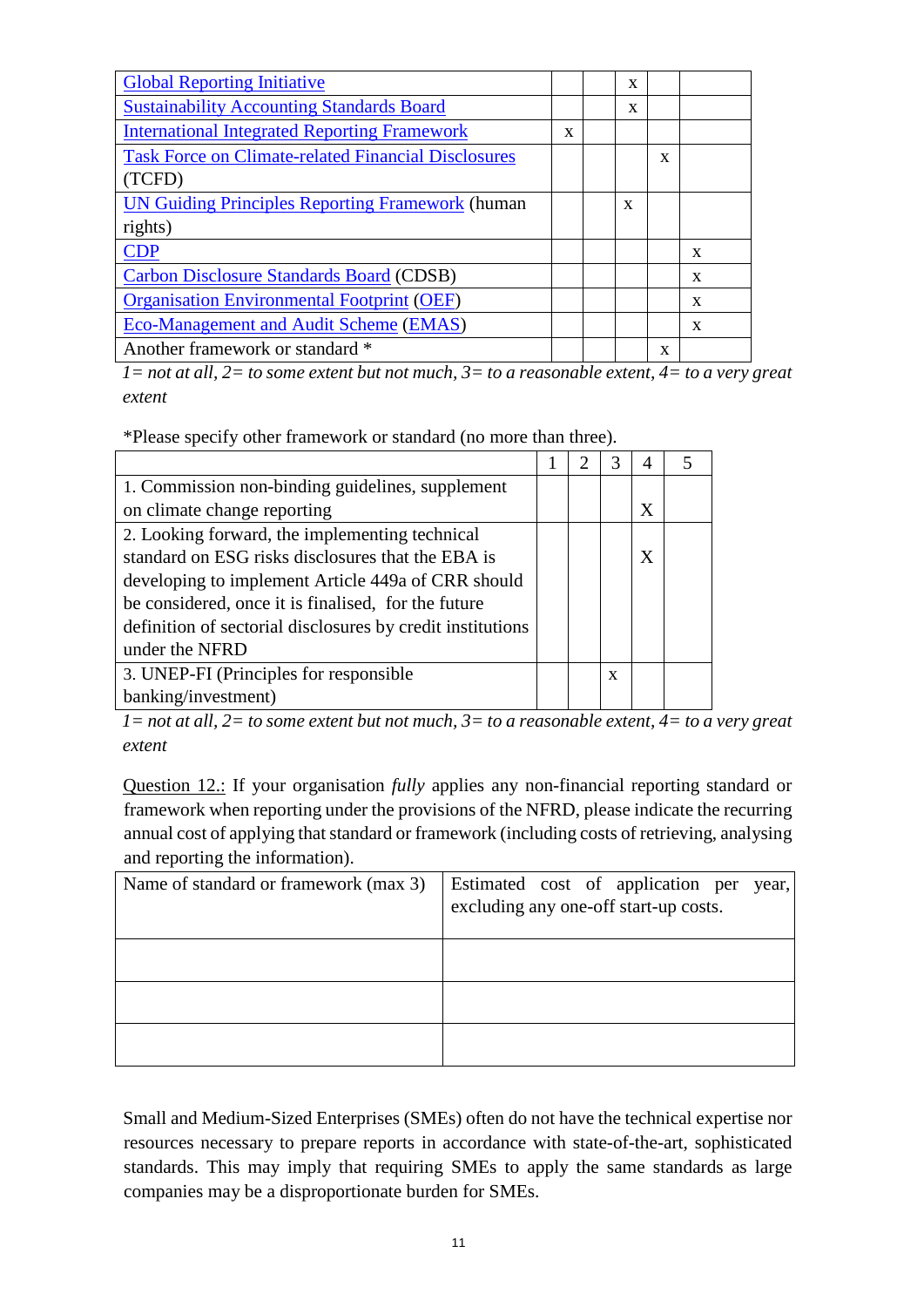At the same time, many SMEs are under increasing pressure to provide certain nonfinancial information to other businesses, in particular if they are suppliers of large companies. In addition, financial institutions are increasingly likely to request certain non-financial information from companies to whom they provide capital, including SMEs. In this respect, SMEs that do not provide non-financial information may experience a negative impact on their commercial opportunities as suppliers of larger companies or on their access to capital, and may not be able to benefit from new sustainable investment opportunities.

Question 13.: In your opinion, would it be useful for there to be a simplified standard and/or reporting format for SMEs?

| -          |     |            |
|------------|-----|------------|
| <b>Yes</b> | 1 7 | Don't know |
| $\Lambda$  |     |            |

Question 14.: To what extent do you think that a simplified standard for SMEs would be an effective means of limiting the burden on SMEs arising from information demands they may receive from other companies, including financial institutions?

| Not at all |              | To some extent   To a reasonable   To a very great |        | Don't know |
|------------|--------------|----------------------------------------------------|--------|------------|
|            | but not much | extent                                             | extent |            |
|            |              |                                                    |        |            |

Question 15.: If the EU were to develop a simplified standard for SMEs, do you think that the use of such a simplified standard by SMEs should be mandatory or voluntary?

| Mandatory | Voluntary | Don't know |
|-----------|-----------|------------|
| $\Lambda$ |           |            |

In the responses to the Commission's public consultation on public corporate reporting carried out in 2018, just over half of the respondents believed that integrated reporting could contribute to a more efficient allocation of capital and agreed that the EU should encourage integrated reporting.

Question 16.: In light of these responses, to what extent do you agree that the body responsible for developing a European non-financial reporting standard should also have expertise in the field of financial reporting in order to ensure "connectivity" or integration between financial and non-financial information?

| Not at all | but not much | To some extent   To a reasonable   To a very great<br>extent | extent | Don't know |
|------------|--------------|--------------------------------------------------------------|--------|------------|
|            |              |                                                              |        |            |

Question 17.: The key stakeholder groups with an interest in and contributing to the elaboration of financial reporting standards have historically been investors, preparers of financial reports (companies) and auditors/accountants. To what extent to do you think that these groups should also be involved in the process of developing a European nonfinancial reporting standard?

| ×<br><b>.</b> | ∽<br>-<br>- | $\sim$<br>ັ | $\prime$<br>- | $\mathbf{\bar{r}}$<br>$Don^{\circ}$ |
|---------------|-------------|-------------|---------------|-------------------------------------|
|               |             |             |               | know                                |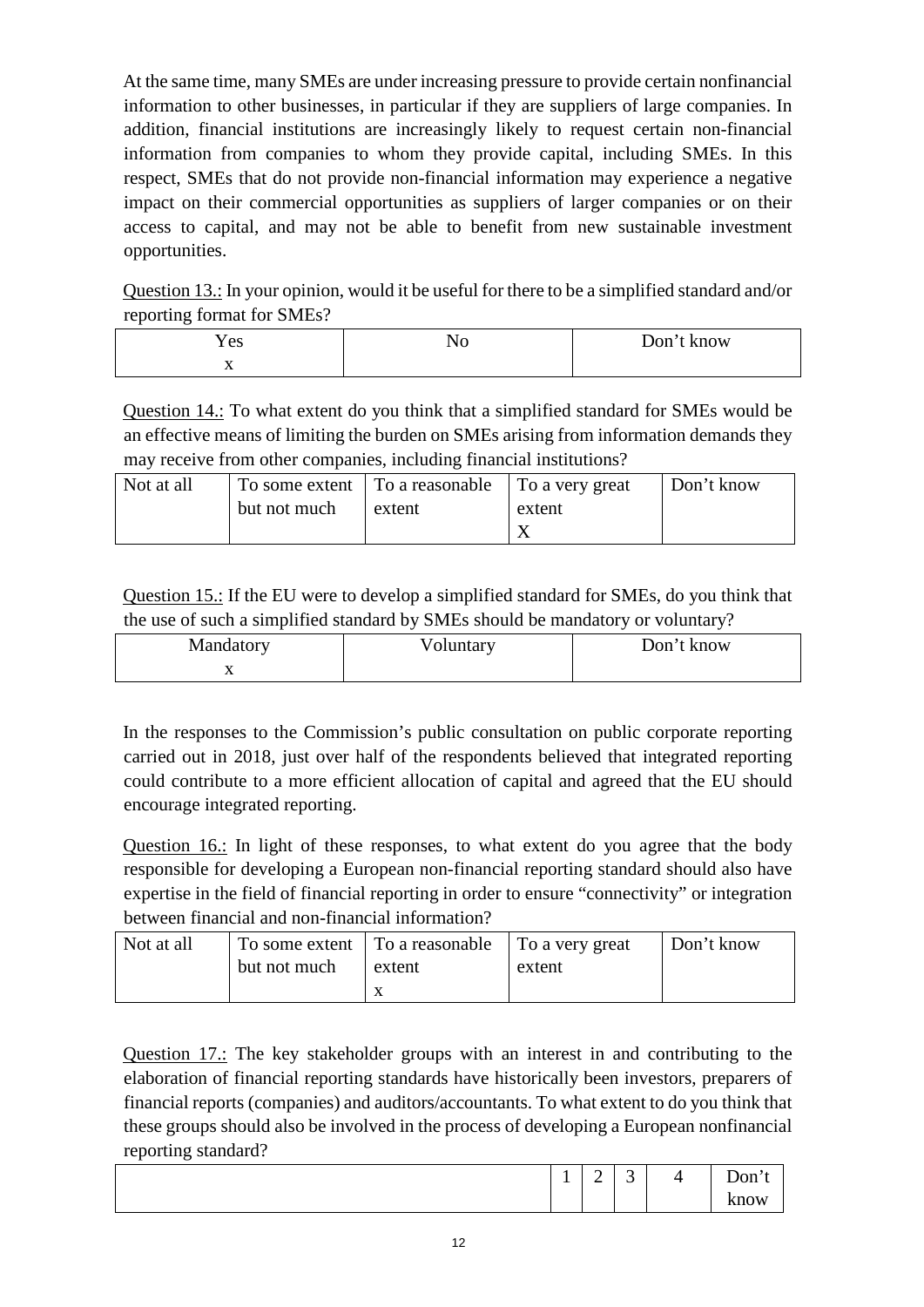| Investors            |  | $\Lambda$ |  |
|----------------------|--|-----------|--|
| Preparers            |  | $\Lambda$ |  |
| Auditors/accountants |  | $\lambda$ |  |

*1= not at all, 2= to some extent but not much, 3= to a reasonable extent, 4= to a very great extent*

Question 18.: In addition to the stakeholders referred to in the previous question, to what extent to do you consider that the following stakeholders should be involved in the process of developing a European non-financial reporting standard?

|                                    |  |                           | Don't |
|------------------------------------|--|---------------------------|-------|
|                                    |  |                           | know  |
| Civil society representatives/NGOs |  | $\mathbf{v}$<br>$\lambda$ |       |
| Academics                          |  | $\mathbf{v}$<br>́         |       |
| Other $*$                          |  | $\mathbf{v}$              |       |

*1= not at all, 2= to some extent but not much, 3= to a reasonable extent, 4= to a very great extent*

\*Please specify other categories (no more than three).

<span id="page-12-0"></span> $\overline{a}$ 

| 1. Credit institutions |  | $\mathbf{v}$ |  |
|------------------------|--|--------------|--|
|                        |  |              |  |
|                        |  |              |  |

*1= not at all, 2= to some extent but not much, 3= to a reasonable extent, 4= to a very great extent*

Question 19.: To what extent should the following European public bodies or authorities be involved in the process of developing a European non-financial reporting standard?

|                                              |  |             |   | Don't |
|----------------------------------------------|--|-------------|---|-------|
|                                              |  |             |   | know  |
| European Securities Markets Authority (ESMA) |  |             | X |       |
| European Banking Authority (EBA)             |  |             | X |       |
| European Insurance and Occupational Pensions |  |             | X |       |
| Authority (EIOPA)                            |  |             |   |       |
| European Central Bank (ECB)                  |  | X           |   |       |
| European Environment Agency (EEA)            |  | $\mathbf x$ |   |       |
| Platform on Sustainable Finance <sup>3</sup> |  |             | X |       |
| $Other*$                                     |  | x           |   |       |

*1= not at all, 2= to some extent but not much, 3= to a reasonable extent, 4= to a very great extent*

<sup>&</sup>lt;sup>3</sup> Established under the Regulation on the establishment of a framework to facilitate sustainable investment (the "Taxonomy Regulation"), not yet published in the EU Official Journal.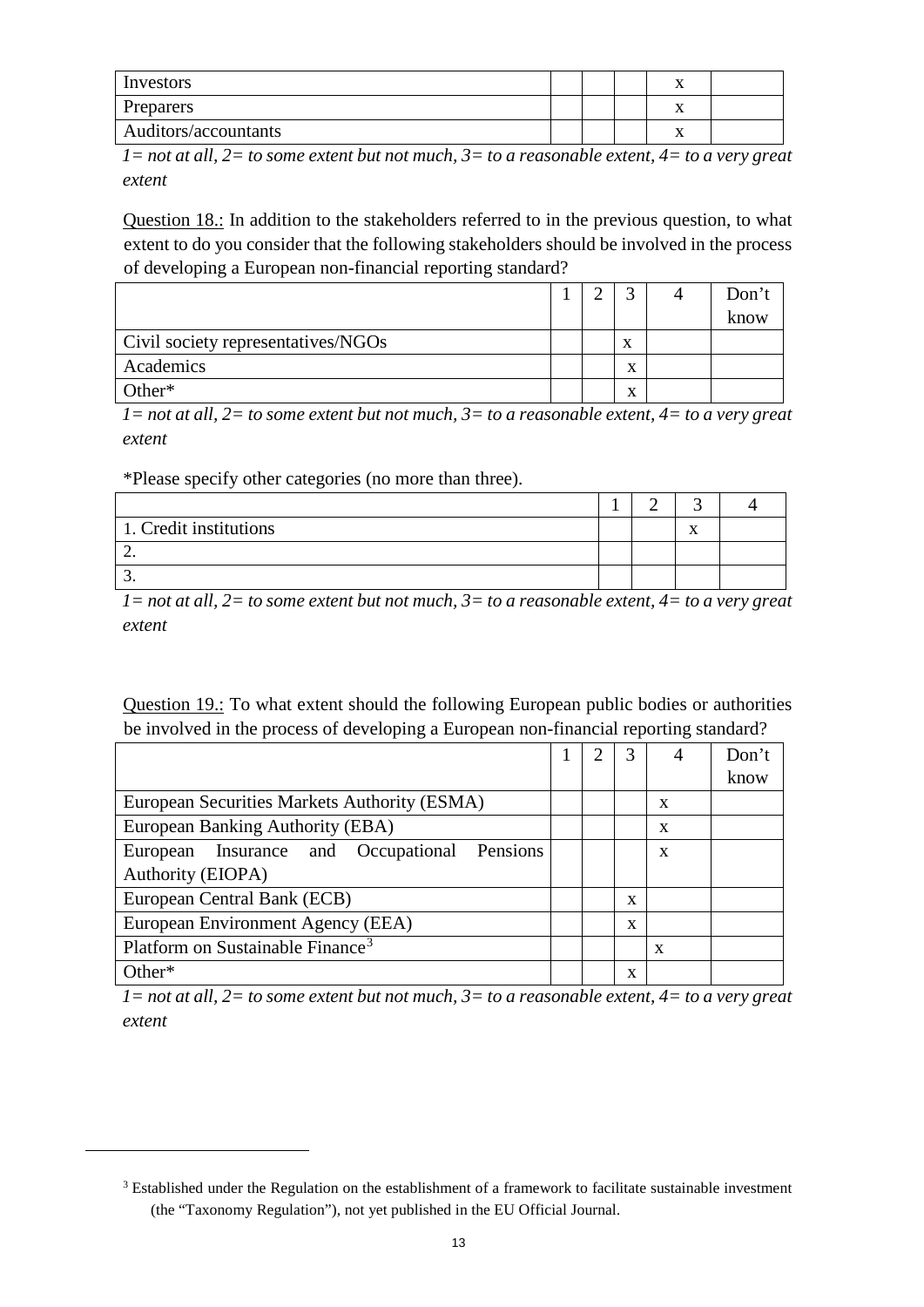\*Please specify other European public bodies or authorities that you consider should be involved in the process of developing a European non-financial reporting standard (no more than three).

| 1. European Union Agency for Fundamental Rights (FRA) |  |  |
|-------------------------------------------------------|--|--|
|                                                       |  |  |
|                                                       |  |  |

*1= not at all, 2= to some extent but not much, 3= to a reasonable extent, 4= to a very great extent*

National accounting standards-setters of several EU Member States are represented in the European Financial Reporting Advisory Group (EFRAG), which acts as the EU's voice and technical advisor in relation to financial reporting.

Question 20.: To what extent to do you consider that the following national authorities or bodies should be involved in the process of developing European non-financial reporting standards?

|                                       |        | $\overline{4}$ | Don't know |
|---------------------------------------|--------|----------------|------------|
| National accounting standards-setters | л      |                |            |
| Environmental authorities             | v<br>л |                |            |
| Other $*$                             |        |                |            |

*1= not at all, 2= to some extent but not much, 3= to a reasonable extent, 4= to a very great extent*

\*Please specify other type of European public bodies or authorities that you consider should be involved in the process of developing a European non-financial reporting standard (no more than three).

*1= not at all, 2= to some extent but not much, 3= to a reasonable extent, 4= to a very great extent* 

Please provide any comments or explanations to justify your answers to questions 8 to 20.

**Questions 8, 9 –** Our experience on Pillar 3 disclosures by banks is that consistency and comparability across institutions is key for users of information to make informed decisions, and to promote market discipline. A minimum standardisation of non-financial reporting by companies is a proper way to ensure consistency and comparability of disclosures. Common and standard disclosures should be supplemented with sector-specific standards on non-financial reporting, that should reflect their distinctive sustainability characteristics. Some flexibility should be left for companies to reflect their own idiosyncratic features.

**Question 10 and 11** – In terms of climate change reporting, the Commission non-binding guidelines on climate change reporting (COM NBG) and the TCFD recommendations are the most relevant frameworks. The COM NBG implement the recommendations included in the TCFD recommendations, adding the double materiality perspective. They include an annex for lending and insurance activities that is very relevant for the EBA work on banks' Pillar 3 ESG disclosures. Other relevant international frameworks include the Global Reporting Initiative,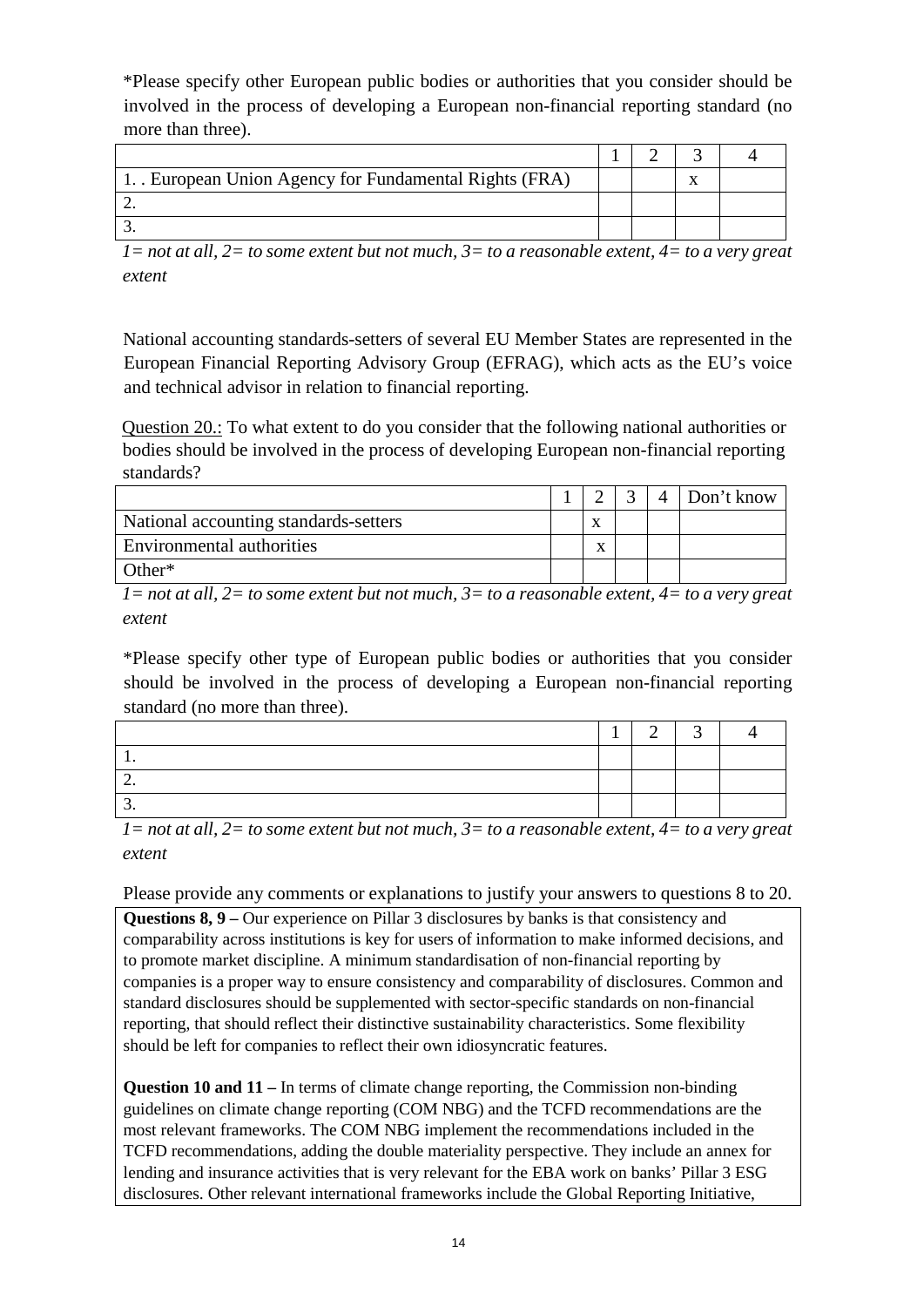broadly applied by banks in their non-financial reporting, very comprehensive, focused on the impact of the company on the environmental and social factors; the Sustainability Accounting Standards Board, which includes a sectorial approach and is focused on information relevant for investors and analysts; and the UN Guiding Principles Reporting Framework for information on human rights.

**Questions 13, 14 and 15** - One of the challenges for the development by banks of their ESG framework is the lack of information from their counterparties, particularly in the case of counterparties that are not under the scope of the NFRD, including SMEs. This is why the EBA strongly supports that the scope of application of the NFRD should be broadened in terms of companies that are obliged to disclose. When broadening the scope of application of the NFRD, SMEs should be considered in a proportionate way and the NFRD should define clear proportionality criteria, quantitative and qualitative, to delimit to which SMEs the reporting obligations apply. Developing simplified and proportionate, although relevant, standard for SMEs, in addition to the proportionality criteria would restrict the number of obliged SMEs, would contribute to alleviate the burden on SMEs arising from bilateral information demands, including financial institutions, and would help them to gain access to better business opportunities.

**Question 18 –**The EU action plan on sustainable finance underlines the relevant role that banks could/should have to channel investments that should help in the transition to a sustainable economy. The plan also underlines the risks for banks coming from unsustainable economic development. In this regard, it is important that banks can access to the data they need from their counterparties to manage ESG risks and to understand the impact of their lending and investment decision on ESG aspects. Therefore, credit institutions should be involved to a reasonable extent in the standard setting process, to ensure that their needs for information from their counterparties are taken into account. Similarly, other stakeholders should be involved, to ensure that they are capable of feeding in information that the banks might need.

**Question 19 –**The review of the NFRD is very relevant for the EBA policy work on sustainable finance. In this regard, the EBA has a mandate, in the CRR, to develop technical standards implementing the ESG prudential disclosure requirements. One of the key challenges for banks regarding these disclosures is the lack of relevant ESG information from their counterparties. In order to address this lack of ESG information, it is very relevant the review of the NFRD, and the disclosure of non-financial information by corporates from all sectors. The EBA should be fully involved in the standard setting process, to ensure that banks' needs for information are taken into account, and in order to provide our expertise when setting the sectorial standards for credit institutions, as the EBA's experience in developing Pillar 3 disclosure standards for credit institutions is very relevant. Detailed disclosure standards should be defined in binding, rather than voluntary technical standards, to promote relevant, reliable and comparable disclosures. In order to ensure a sufficiently independent but inclusive governance built on strong consultative processes, the process should be placed with a public body, and the ESAs could play a leading role, leveraging on a sound tested process with extensive stakeholder engagement and ensuring consistency with other disclosure standards under their remit. The strong role for the ESAs should be coordinated at an international level and a strong European position through the ESAs would be beneficial to Europe's Green Deal objectives.

#### **3. APPLICATION OF THE PRINCIPLE OF MATERIALITY**

The NFRD requires companies to disclose information "to the extent necessary for an understanding of the development, performance, position and impact of [the company's]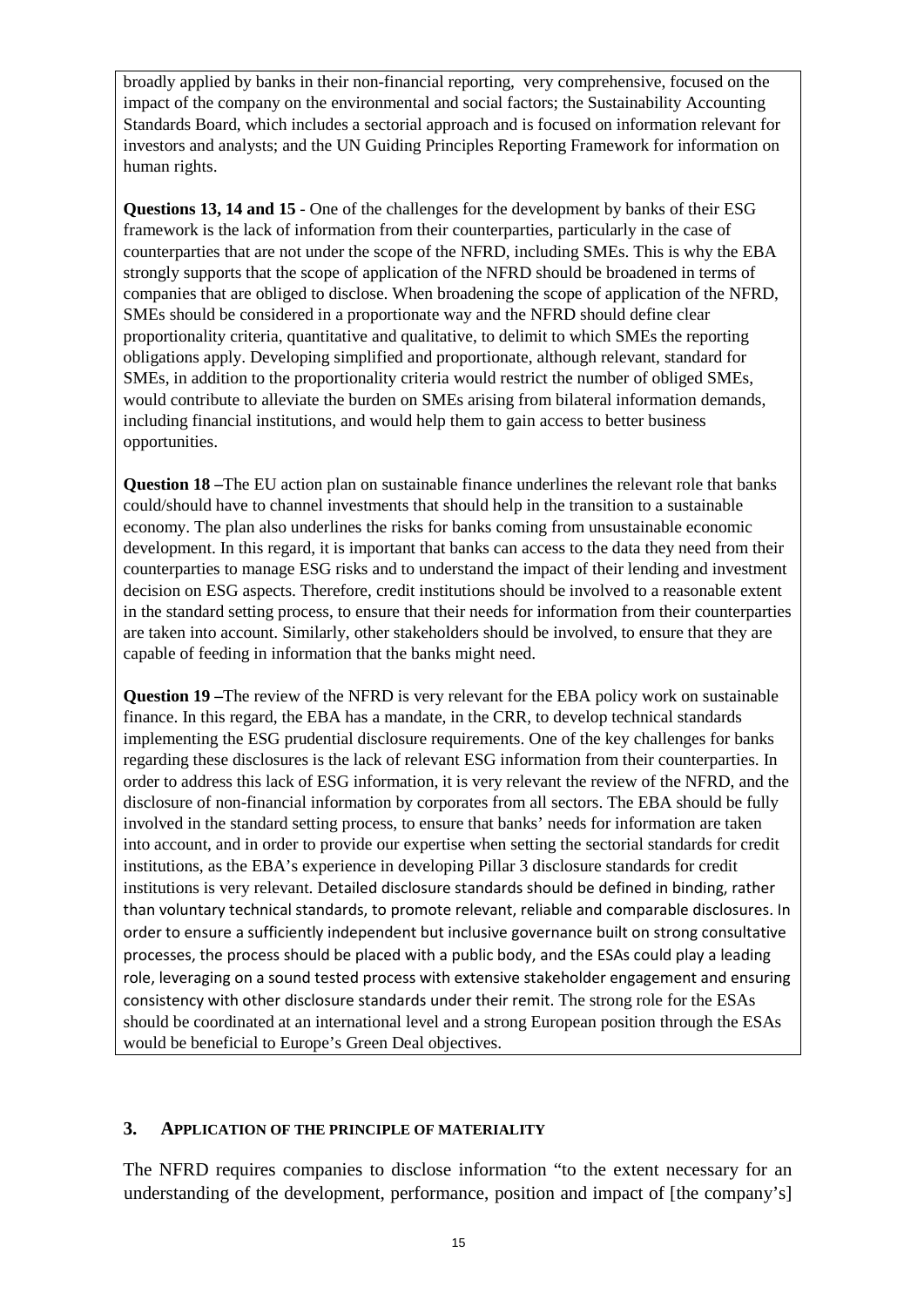activities." This materiality principle implies that companies reporting pursuant to the NFRD must disclose (i) how sustainability issues may affect the development, performance and position of the company; and (ii) how the company impacts society and the environment. This is the double-materiality perspective.<sup>4</sup> The two "directions" of materiality are distinct although there can be feedbacks from one to the other. For example, a company that with severe impacts on the environment or society may incur reputational or legal risks that undermine its financial performance.

See also the Commission's non-binding guidelines on reporting climate-related information, section 2.2, page [4 https://eur-lex.europa.eu/legal](https://eur-lex.europa.eu/legal-content/EN/TXT/PDF/?uri=CELEX:52019XC0620(01)#page=4)[content/EN/TXT/PDF/?uri=CELEX:52019XC0620\(01\)#page=4.](https://eur-lex.europa.eu/legal-content/EN/TXT/PDF/?uri=CELEX:52019XC0620(01)#page=4)

'Material' information is defined in Article 2(16) of the Accounting Directive as "the status of information where its omission or misstatement could reasonably be expected to influence decisions that users make on the basis of the financial statements of the undertaking. The materiality of individual items shall be assessed in the context of other similar items." This definition is geared towards financial reporting, which is principally intended to serve the needs of investors and other creditors. By contrast, non-financial information serves the needs of a broader set of stakeholders, as it relates not only to the increasing impact of non-financial matters on the financial performance of the company, but also to its impacts on society and the environment. This may imply the need to provide an alternative definition of materiality for application in the context of nonfinancial reporting, or at least additional guidance on this issue.

Question 21: Do you think that the definition of materiality set-out in Article 2(16) of the Accounting Directive is relevant for the purposes of determining which information is necessary to understand *a company's development, performance and position*?

|              | No, not at all $\vert$ To some extent $\vert$ To a reasonable $\vert$ Yes, to a very |              | Don't know |
|--------------|--------------------------------------------------------------------------------------|--------------|------------|
| but not much | extent                                                                               | great extent |            |
|              |                                                                                      |              |            |

Question 22.: Do you think that the definition of materiality set-out in Article 2(16) of the Accounting Directive is relevant for the purposes of determining which information is necessary to understand *a company's impacts on society and the environment*?

|              | No, not at all $\vert$ To some extent $\vert$ To a reasonable $\vert$ Yes, to a very |              | Don't know |
|--------------|--------------------------------------------------------------------------------------|--------------|------------|
| but not much | extent                                                                               | great extent |            |
|              |                                                                                      |              |            |

Question 23.: If you think there is a need to clarify the concept of 'material' nonfinancial information, how would you suggest to do so?

Question 24.: Should companies reporting under the NFRD be required to disclose their materiality assessment process?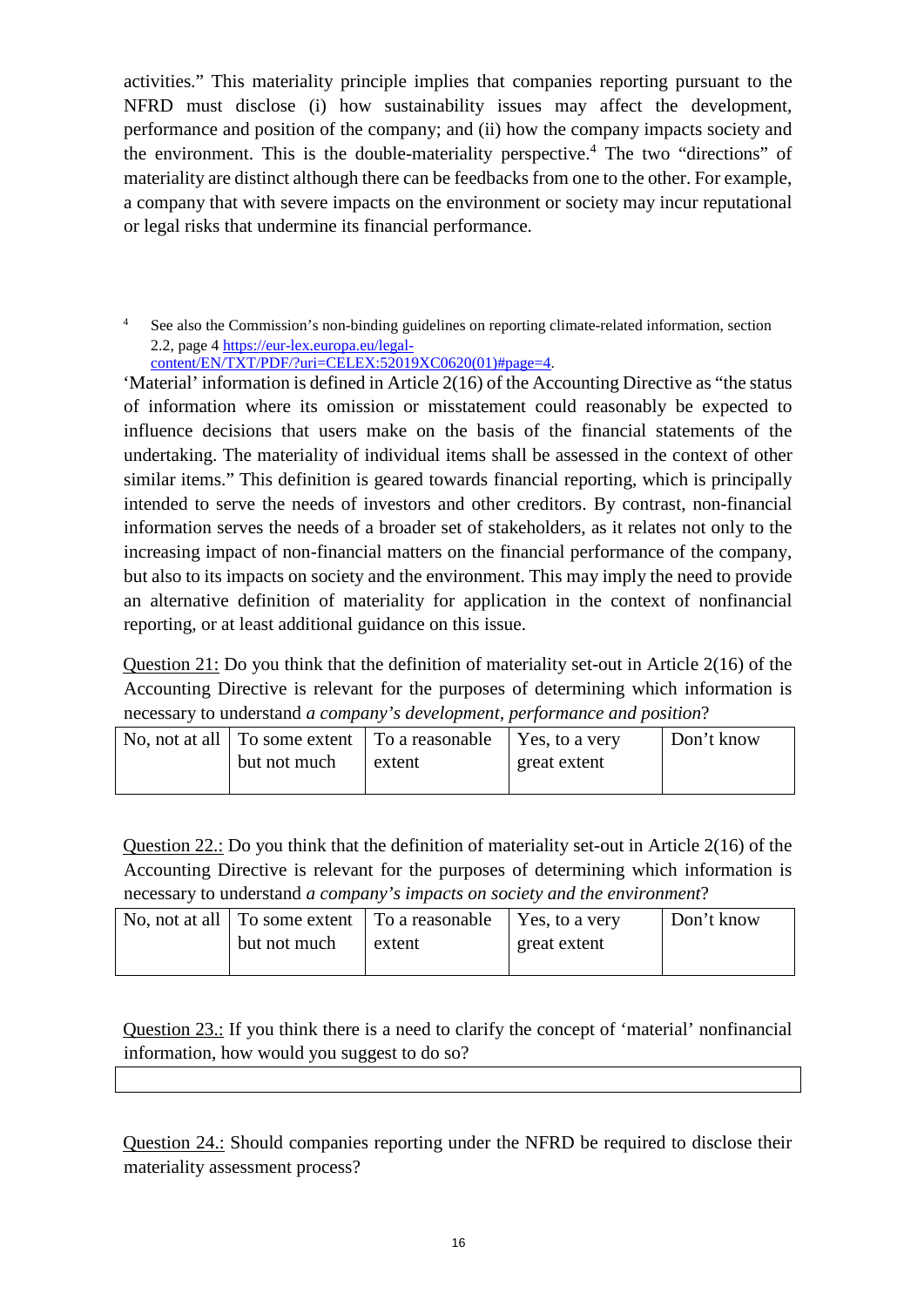| $\angle$ es | 10 | Don'<br>know |
|-------------|----|--------------|
|             |    |              |

Please provide any comments or explanations to justify your answers to questions 21 to 24.

#### **4. ASSURANCE**

The NFRD requires that the statutory auditor or audit firm checks whether the nonfinancial statement has been provided if a firm falls within the scope of the Directive.

Article 34 of the Accounting Directive requires that the financial statements are audited, and that the statutory auditor or audit firm express an opinion whether the management report (i) is consistent with the financial statements for the same financial year; and (ii) has been prepared in accordance with the applicable legal requirements. Article 34 of the Accounting Directive also requires the statutory auditor or audit firm to state whether it has identified material misstatements in the management report and to give an indication of the nature of such material misstatements. However, the non-financial statement published pursuant to the NFRD – whether contained in the management report or a separate report – is explicitly excluded from the scope of Article 34 of the Accounting Directive. Consequently, the NFRD does not require any assurance of the content of the non-financial statement.

Question 25.: Given that non-financial information is increasingly important to investors and other users, are the current differences in the assurance requirements between financial and non-financial information justifiable and appropriate?

|              | No, not at all $\vert$ To some extent $\vert$ To a reasonable $\vert$ Yes, to a very |              | Don't know |
|--------------|--------------------------------------------------------------------------------------|--------------|------------|
| but not much | extent                                                                               | great extent |            |
|              |                                                                                      |              |            |

Question 26.: Should EU law impose stronger assurance requirements for non-financial information reported by companies falling within the scope of the NFRD?

| Yes | NC<br>11 O | t know<br>Don't |
|-----|------------|-----------------|
| 77  |            |                 |

There are two types of assurance engagement a practitioner can perform:

- Reasonable assurance reduces the risk of the engagement to an acceptably low level in the given circumstances. The conclusion is usually provided in a positive form of expression and states an opinion on the measurement of the subject matter against previously defined criteria.
- Limited assurance engagements provide a lower level of assurance than the reasonable assurance engagements. The conclusion is usually provided in a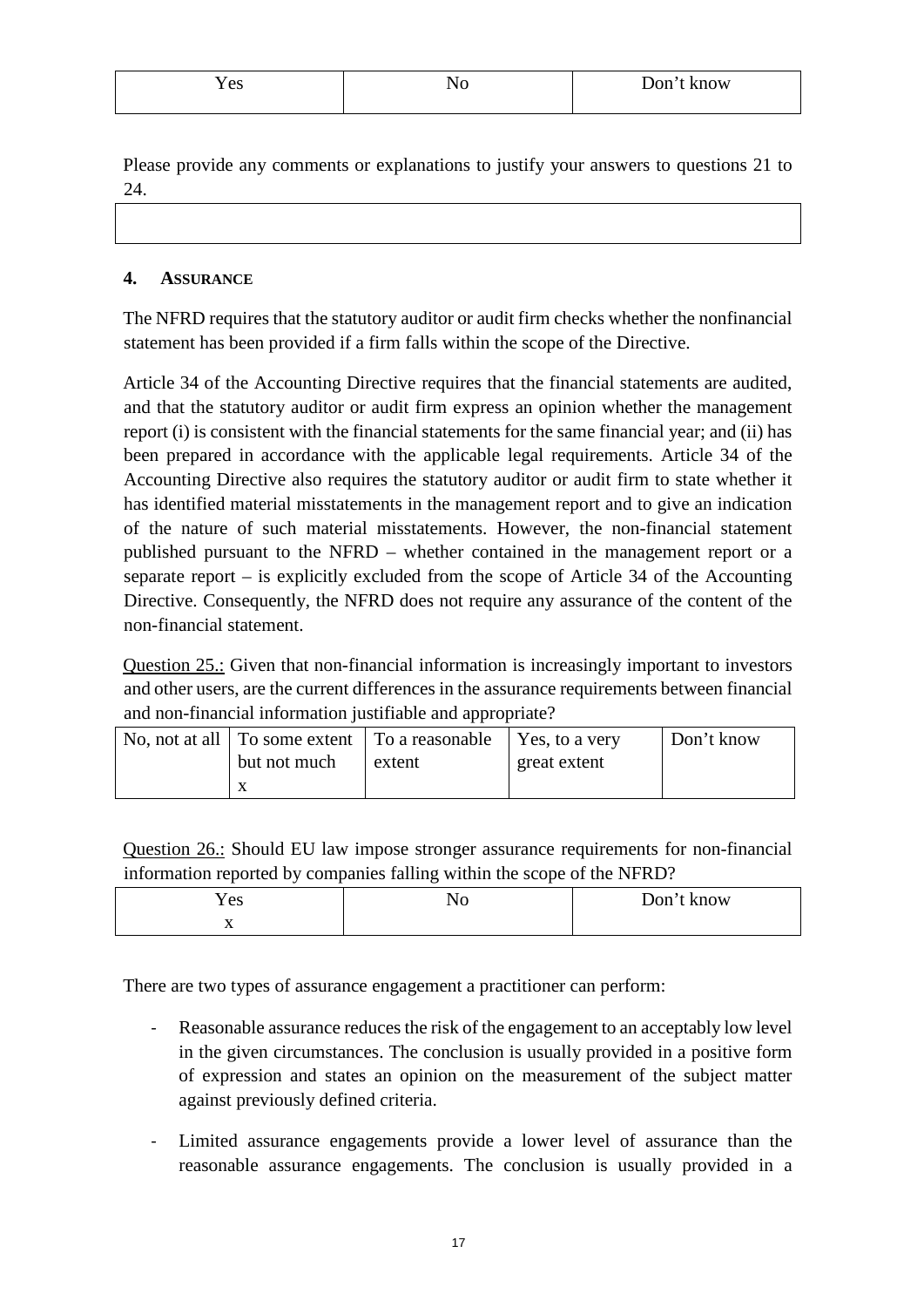negative form of expression by stating that no matter has been identified by the practitioner to conclude that the subject matter is materially misstated.

Question 27.: If EU law were to require assurance of non-financial information published pursuant to the NFRD, do you think that it should require a *reasonable* or *limited* assurance engagement on the non-financial information published?

| Reasonable | imited | Don't know |
|------------|--------|------------|
| $\Lambda$  |        |            |

Question 28.: If EU law were to require assurance of non-financial information published pursuant to the NFRD, should the assurance provider assess the reporting company's materiality assessment process?

| Yes            | No | Don't know |
|----------------|----|------------|
| $\overline{ }$ |    |            |

Question 29.: If assurance of non-financial information was required by EU law, should the assurance provider be required to identify and publish the key engagement risks, their response to these risks and any related key observations (if applicable)?

| Yes | No | Don't know |
|-----|----|------------|
|     |    |            |

Question 30.: If assurance of non-financial information was required by EU law, do you think that assurance engagements should be performed based on a common assurance standard?

| <b>Y</b> es | 1 I V | Don't k<br>t know |
|-------------|-------|-------------------|
|             |       |                   |

If you answered yes in reply to the previous question, please explain whether there is an existing assurance standard that could be used for this purpose or whether a new standard would need to be developed.

Question 31.: Do you think that an assurance requirement for non-financial information is dependent on companies reporting against a specific non-financial reporting standard?

| Yes | ÑŌ | Don't know |
|-----|----|------------|
|     |    |            |

Question 32.: If you publish non-financial information and that information is assured, please indicate the annual costs of such assurance.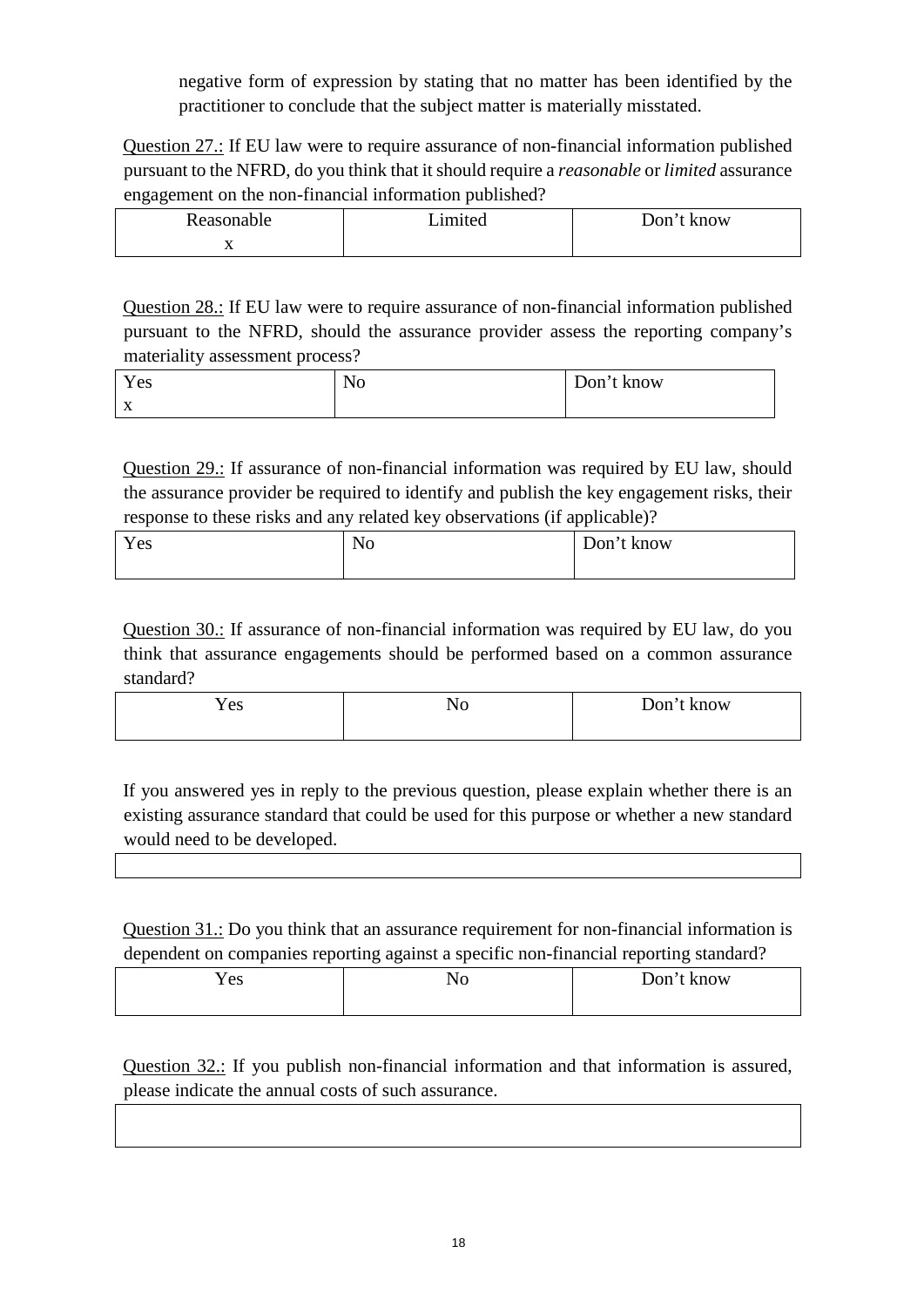If you provided an answer to the previous question, please describe the scope of the assurance services provided (issues covered, reasonable/limited, etc.).

Please provide any comments or explanations to justify your answers to questions 25 to 32.

As explained before, credit institutions mention the lack of reliability of the non-financial information disclosed by their counterparties as one of the challenges to embed sustainability considerations in their processes, including risk management processes. The lack of reliability of the public information could be addressed with stronger assurance requirements imposed by EU law for non-financial information reported by companies falling within the scope of the NFRD.

Question 27. The level of assurance depends on the maturity of the legal framework. At the beginning, in the absence of a complete set of standards, limited assurance should be required and once a common set of standards is developed, then reasonable assurance could be required. The assurance would increase the level of confidence of the stakeholders in the disclosures of an entity.

## **5. DIGITISATION**

The EU has introduced a structured data standard, the European Single Electronic Format (ESEF) under the Transparency Directive. With effect from 1 January 2020 listed companies in the EU shall report their annual financial reports in XHTML (audited financial statements, management report and issuer's responsibility statements). Additionally, if the consolidated financial statements are prepared in IFRS, the XHTML document should also be tagged using iXBRL elements specified in the ESEF taxonomy. This allows the information to be machine-readable. This is expected to produce a number of benefits, including cost saving for users of annual financial reports, greater speed, reliability and accuracy of data handling, improved analysis, and better quality of information and decision-making.

Additionally, the Commission is exploring opportunities to establish a single access point for public corporate information. In this respect, the Commission expects the High-level Forum on CMU to examine this topic and formulate recommendations from the Capital Markets angle in the coming months.

Question 33.: To what extent do you agree or disagree with the following statements regarding digitalisation of non-financial information?

|                                                        |  |  |   | Don't |
|--------------------------------------------------------|--|--|---|-------|
|                                                        |  |  |   | know  |
| It would be useful to require the tagging of reports   |  |  | x |       |
| containing non-financial information to make them      |  |  |   |       |
| machine-readable.                                      |  |  |   |       |
| The tagging of non-financial information would only be |  |  | x |       |
| possible if reporting is done against standards.       |  |  |   |       |
|                                                        |  |  |   |       |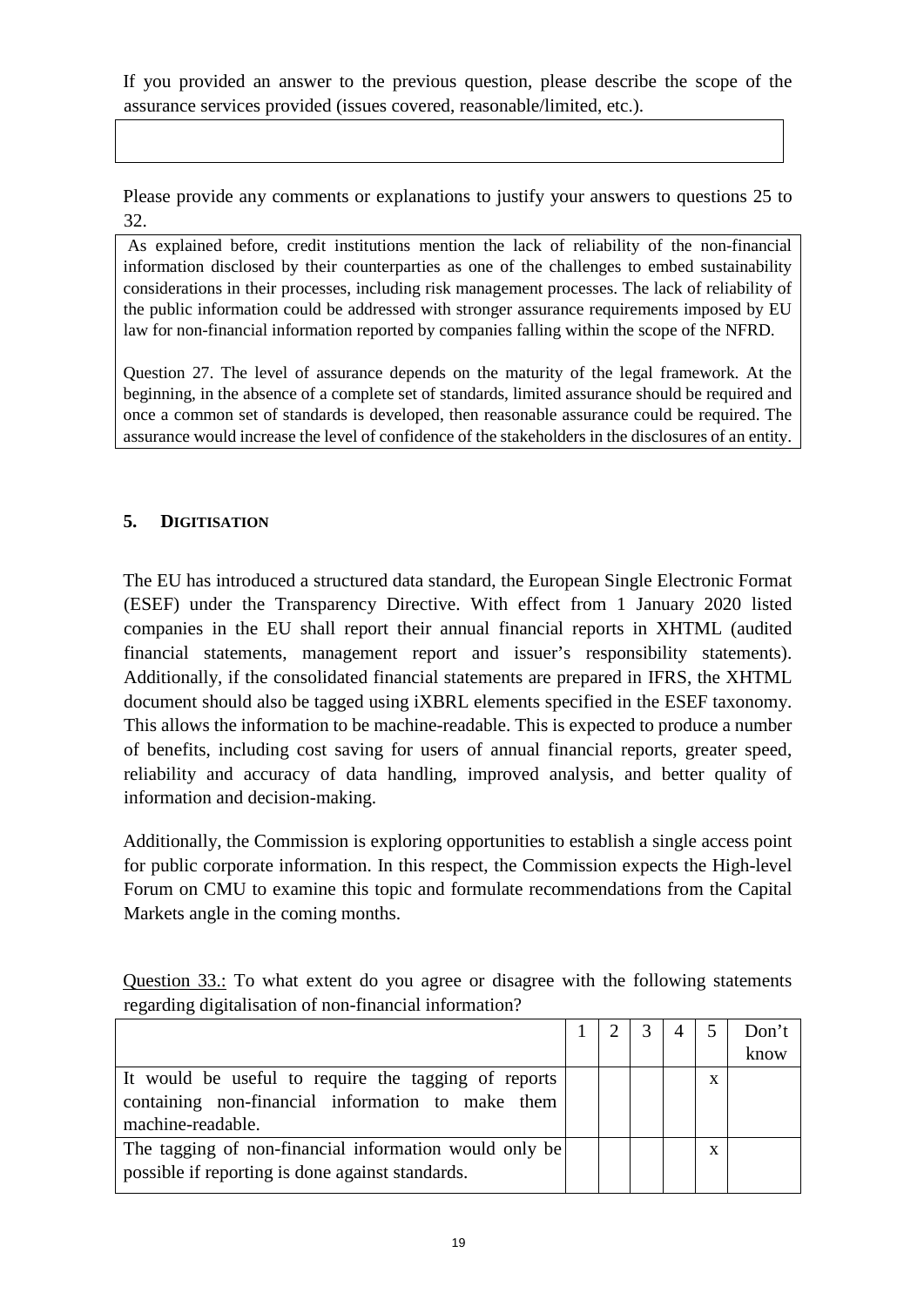| All reports containing non-financial information should be |  |  |  |
|------------------------------------------------------------|--|--|--|
| available through a single access point.                   |  |  |  |

*(1= totally disagree, 2= mostly disagree, 3= partially disagree and partially agree, 4= mostly agree, 5= totally agree)*

Question 34.: Do you think that the costs of introducing tagging of non-financial information would be proportionate to the benefits this would produce?

|              | No, not at all $\vert$ To some extent $\vert$ To a reasonable $\vert$ Yes, to a very |              | Don't know |
|--------------|--------------------------------------------------------------------------------------|--------------|------------|
| but not much | extent                                                                               | great extent |            |
|              |                                                                                      |              |            |

Question 35.: Please provide any other comments you may have regarding the digitalisation of sustainability information:

Please provide any comments or explanations to justify your answers to questions 33 to 35.

The EBA strongly supports the implementation of a central point where the information would be stored, and also should be machine-readable. This is in line with the policy recommendation to the COM included in the "EBA report on undue short-term pressure", according to which the Commission could consider (i) promoting initiatives from the private sector that would aim to facilitate data access and comparability of information (e.g. industry associations' benchmarks), (ii) setting up a centralised database at the EU level on environmental data that could be used for financial purposes and (iii) improving the communication channels between the public and private sectors in order to facilitate the dissemination of information, especially on the public regulatory roadmaps and long-term governmental policies, for example related to the implementation of the Paris Agreement.

#### **6. STRUCTURE AND LOCATION OF NON-FINANCIAL INFORMATION**

The default requirement of the NFRD is that companies under scope shall include their non-financial statement in their annual management report. However, the NFRD also allows Member States to allow companies to disclose the required non-financial information in a separate report under certain conditions, and most Member States took up that option when transposing the Directive. Companies can be allowed by national legislation to publish such a report up to six months after the balance sheet date.

The publication of non-financial information in a separate report has a number of consequences, including:

Separate reports that include non-financial information are out of the legal mandate of the national competent authorities, whose mandate over periodic reports is limited to the annual and semi-annual financial reports (which include the management report).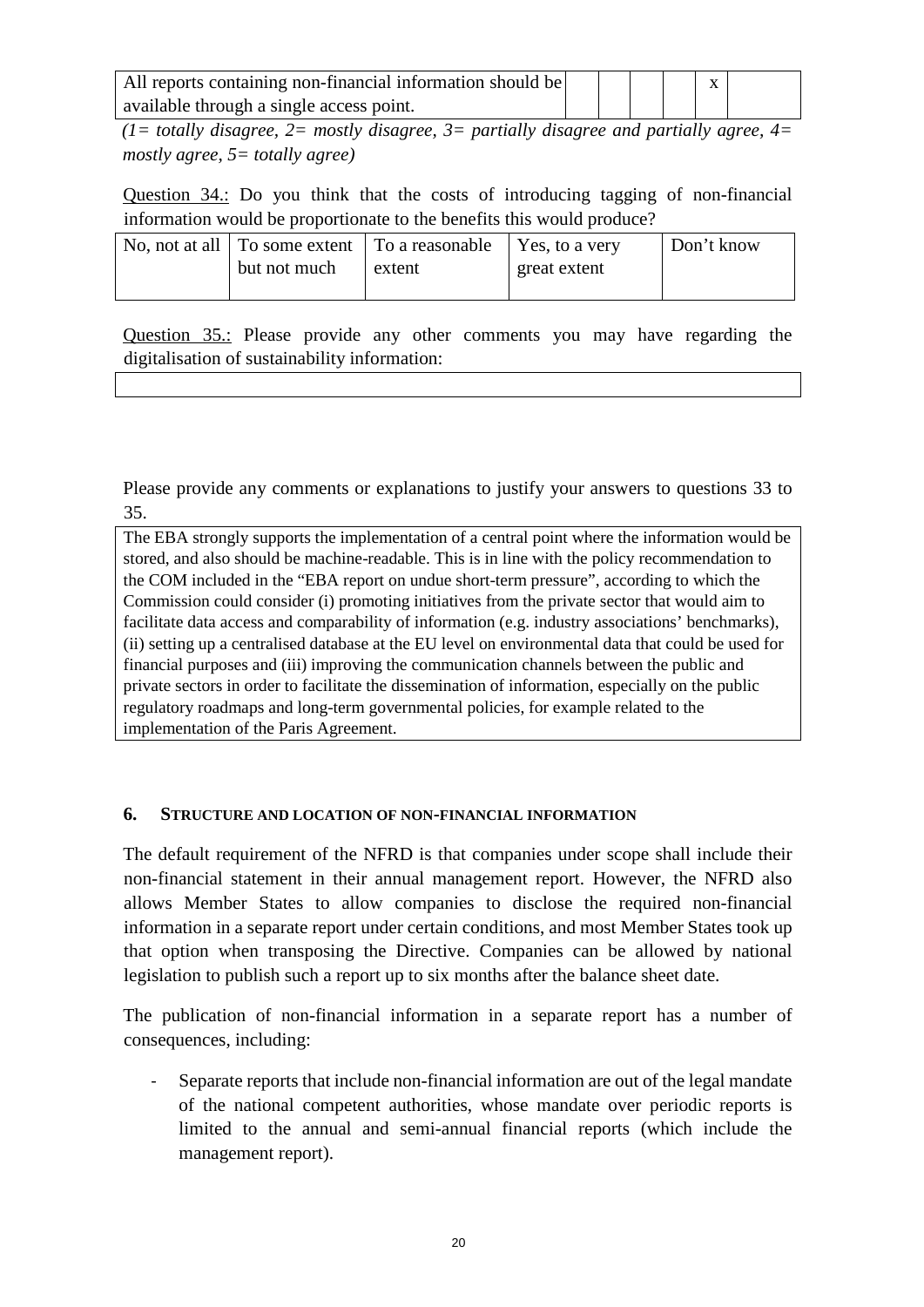- Separate reports that include non-financial information are not required to be filed in the Officially Appointed Mechanisms (OAMs) designated by Member States pursuant to Article 21(2) of the Transparency Directive.

Question 36.: Other consequences may arise from the publication of the non-financial statement as part of a separate report. To what extent do you agree with the following statements:

|  | 3 | 4 | Don't |
|--|---|---|-------|
|  |   |   | know  |
|  |   | X |       |
|  |   |   |       |
|  |   |   |       |
|  |   |   |       |
|  |   |   |       |
|  |   |   |       |
|  |   | X |       |
|  |   |   |       |
|  |   |   |       |
|  |   |   |       |
|  |   |   |       |
|  |   |   |       |

*1= not at all, 4= to a very great extent]*

Question 37.: Do you believe that companies should be required to disclose all necessary non-financial information in the management report?

| Yes                       | No | Don't know |
|---------------------------|----|------------|
| $\mathbf{v}$<br>$\Lambda$ |    |            |

Question 38.: If companies are allowed to publish the required non-financial information in a report that is separate from the management report, to what extent do you agree with the following approaches?

|                                                           |  | 3 |   | Don't |
|-----------------------------------------------------------|--|---|---|-------|
|                                                           |  |   |   | know  |
| Legislation should be amended to ensure proper            |  |   |   |       |
| supervision of information published in separate reports. |  |   |   |       |
|                                                           |  |   |   |       |
|                                                           |  |   |   |       |
| Legislation should be amended to require companies to     |  |   |   |       |
| file the separate report with Officially Appointed        |  |   |   |       |
| Mechanisms (OAMs).                                        |  |   |   |       |
| Legislation should be amended to ensure the same          |  |   | X |       |
| publication date for management report and the separate   |  |   |   |       |
| report.                                                   |  |   |   |       |
|                                                           |  |   |   |       |

*(1= totally disagree, 2= mostly disagree, 3= partially disagree and partially agree, 4= mostly agree, 5= totally agree)* 

Please provide any comments regarding the location of reported non-financial information.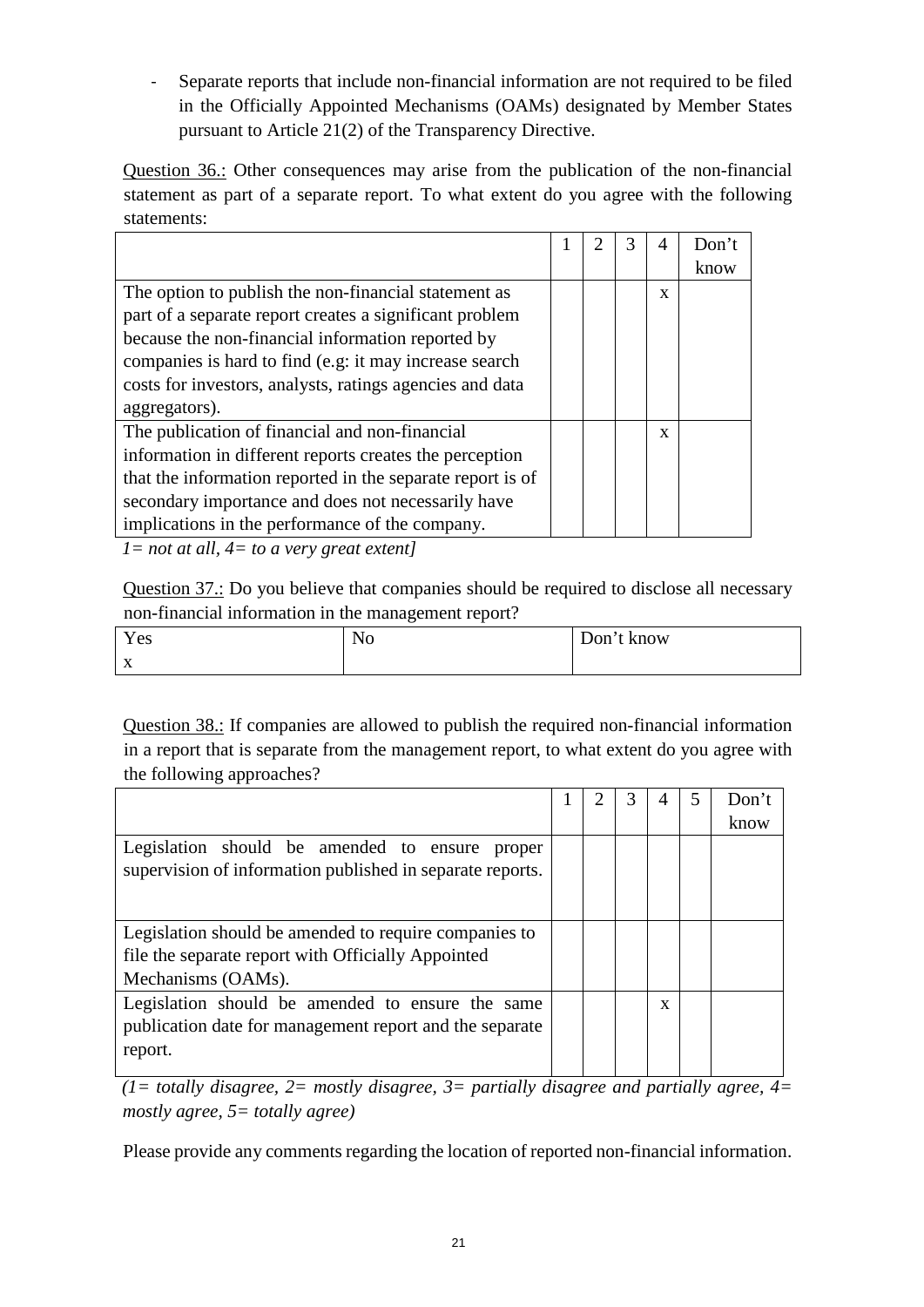Non-financial information disclosures should be easy to identify, locate and find, so that users of information may have easy access to it and in order to further promote the ultimate objective of market discipline.

The management report, including the non-financial statement, aims to provide a company's stakeholders with the information necessary to understand the company's development, performance, position and impact. Some non-financial information is also reported in the corporate governance statement, which is also part of the management report.

Question 39.: Do you consider that the current segregation of non-financial information in separate non-financial and corporate governance statements within the management report provides for effective communication with users of company reports?

|              | No, not at all $\vert$ To some extent $\vert$ To a reasonable $\vert$ Yes, to a very |              | Don't know |
|--------------|--------------------------------------------------------------------------------------|--------------|------------|
| but not much | extent                                                                               | great extent |            |
|              |                                                                                      |              |            |

Please provide any comments or explanations to justify your answers to questions 36 to 39.

#### **7. PERSONAL SCOPE (WHICH COMPANIES SHOULD DISCLOSE)**

The NFRD currently applies to large Public-Interest Entities (PIEs) with more than 500 employees. In practice this means large companies with securities listed in EU regulated markets, large banks (whether listed or not) and large insurance companies (whether listed or not) – all provided that they have more than 500 employees.

The Accounting Directive defines large undertakings as those that exceed at least two of the three following criteria:

- (a) balance sheet total: EUR 20 000 000;
- (b) net turnover: EUR 40 000 000;
- (c) average number of employees during the financial year: 250.

Some Member States have extended the personal scope of the NFRD by lowering the threshold to 250 employees, in effect capturing all large PIEs.

Companies that are a subsidiary of another company are exempt from the reporting requirements of the NFRD if their parent company publishes the necessary non-financial information at consolidated level in accordance with the NFRD.

There are a number of potential arguments to support the extension of the personal scope of the NFRD: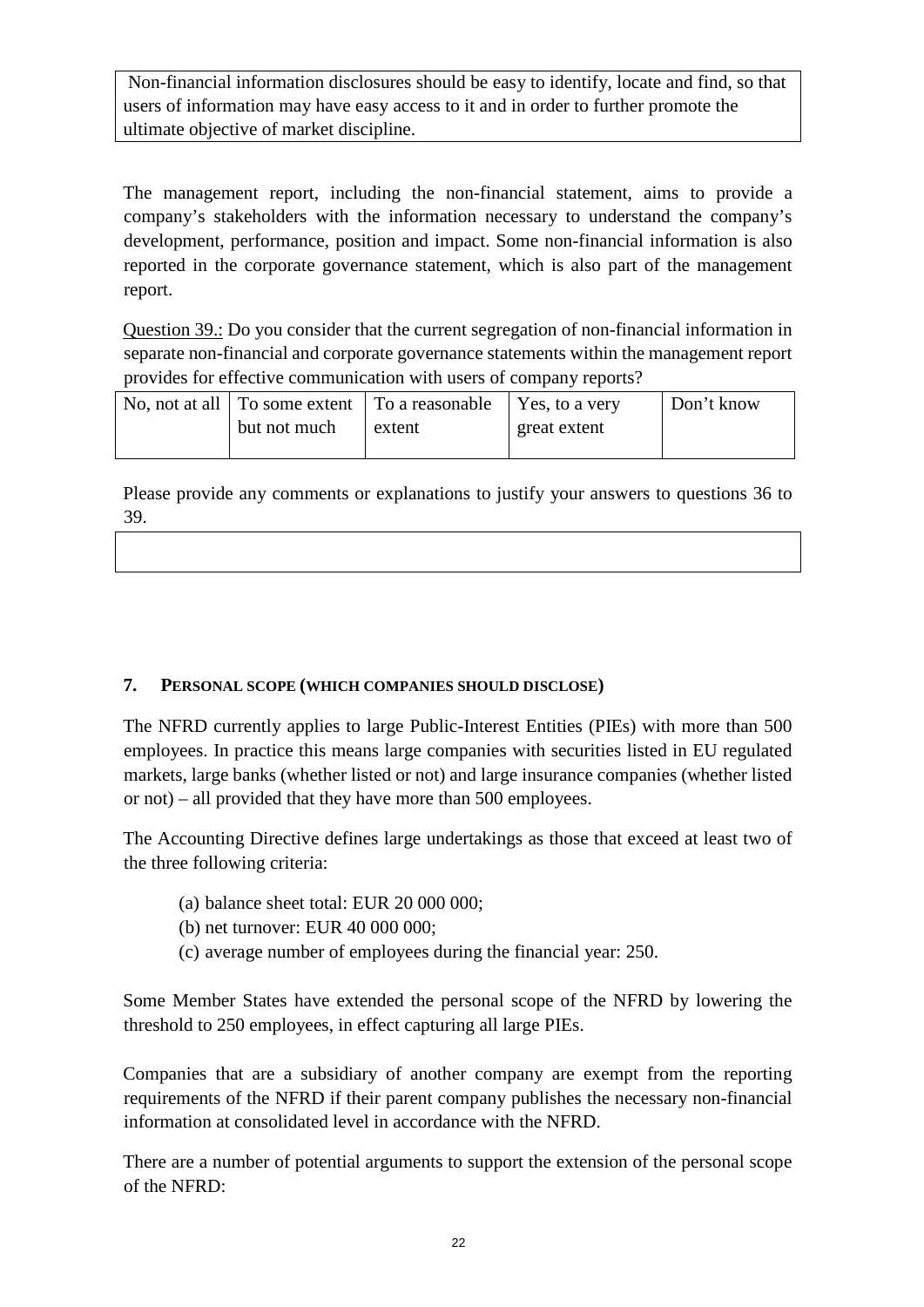- Changes in the legislative framework: following the adoption of the Regulation on sustainability-related disclosure in the financial services sector and of the Taxonomy Regulation, investors may require non-financial information from a broader range of investees in order to comply with their own sustainability-related reporting requirements.
- Large unlisted companies can have significant impacts on society and the environment. There may therefore be no *a priori* reason to differentiate between listed and non-listed companies in this respect. In addition, the difference in treatment between listed and non-listed companies in this regard may serve as a disincentive for companies to become listed, and therefore undermine the attractiveness of capital markets.
- Exempting PIEs that are subsidiaries limits the information about impacts on society and the environment, thus undermining the ability of stakeholders of such exempted subsidiaries to hold them accountable for their impacts on society and the environment, especially at local and national level.

Question 40.: If the scope of the NFRD were to be broadened to other categories of PIEs, to what extent would you agree with the following approaches?

|                                                                   |  |   |             | Don't |
|-------------------------------------------------------------------|--|---|-------------|-------|
|                                                                   |  |   |             | know  |
| Expand scope to include all EU companies with securities          |  |   | X           |       |
| listed in regulated markets, regardless of their size.            |  |   |             |       |
| Expand scope to include all <i>large</i> public interest entities |  |   | $\mathbf x$ |       |
| (aligning the size criteria with the definition of <i>large</i>   |  |   |             |       |
| <i>undertakings</i> set out in the Accounting Directive: 250      |  |   |             |       |
| instead of 500 employee threshold).                               |  |   |             |       |
| Expand scope to include <i>all</i> public interest entities,      |  | X |             |       |
| regardless of their size.                                         |  |   |             |       |

*(1= totally disagree, 2= mostly disagree, 3= partially disagree and partially agree, 4= mostly agree, 5= totally agree)*

Question 41.: If the scope of the NFRD were to be broadened to non-PIEs, to what extent would you agree with the following approaches?

|                                                                                                                                                                      | 2 | 3 | 4 |   | Don't<br>know |
|----------------------------------------------------------------------------------------------------------------------------------------------------------------------|---|---|---|---|---------------|
| Expand the scope to include <i>large non-listed</i> companies.                                                                                                       |   |   |   | X |               |
| Remove the exemption for companies that are<br>subsidiaries of a parent company that reports nonfinancial<br>information at group level in accordance with the NFRD. |   |   | X |   |               |
| Expand the scope to include large companies established<br>in the EU but listed outside the EU.                                                                      |   |   |   | X |               |
| Expand the scope to include large companies not<br>established in the EU that are listed in EU regulated<br>markets.                                                 |   |   |   | X |               |
| Expand scope to include <i>all</i> limited liability companies<br>regardless of their size.                                                                          |   | X |   |   |               |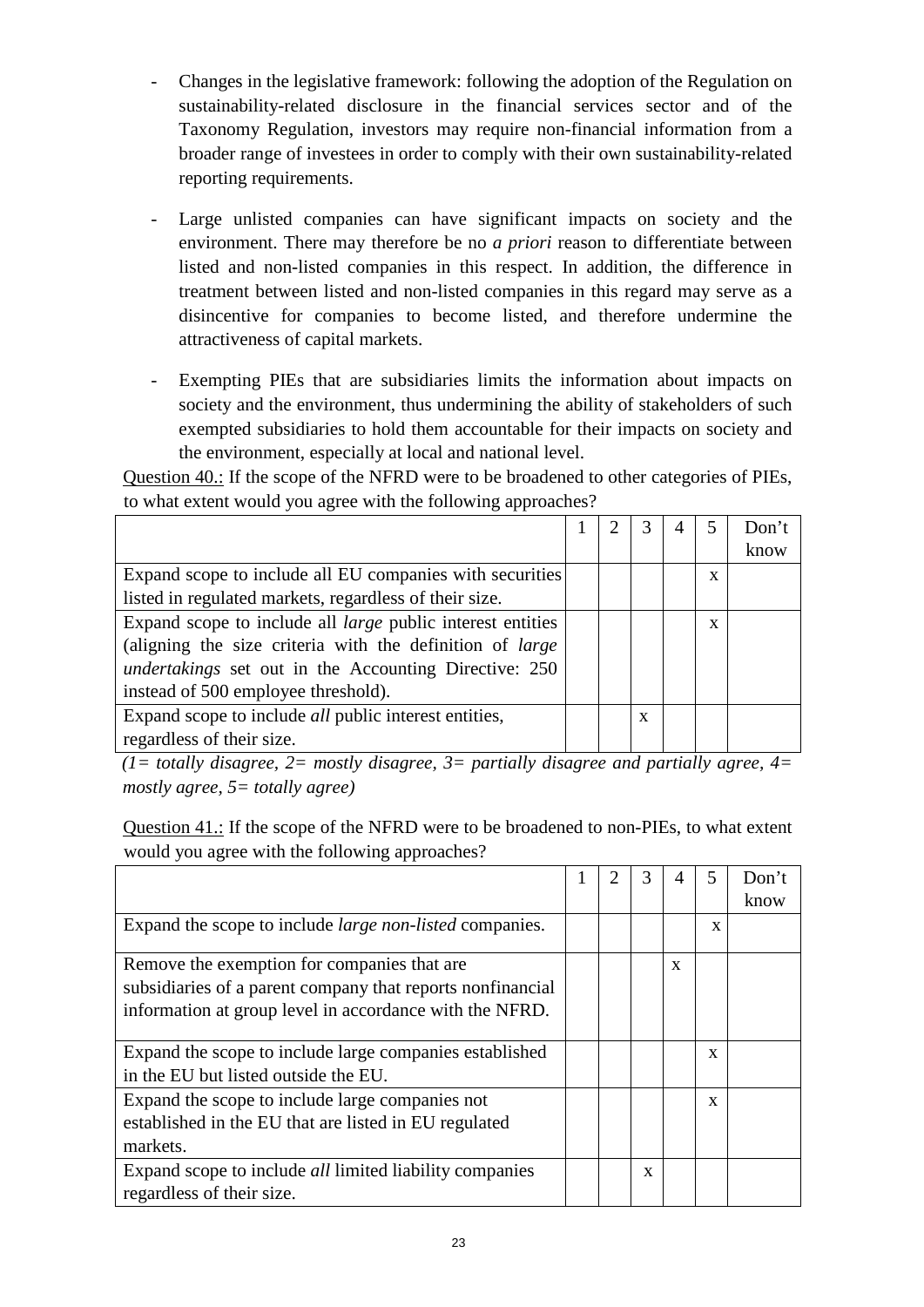*(1= totally disagree, 2= mostly disagree, 3= partially disagree and partially agree, 4= mostly agree, 5= totally agree)* 

Question 42.: If *non-listed* companies were required to disclose non-financial information, do you consider that there should be a specific competent authority in charge of supervising their compliance with that obligation?

| Y es | 11 O | Don't know |
|------|------|------------|
|      |      |            |

If yes, please specify who in your opinion should carry out this task (National Competent Authorities, European Supervisory Authorities, other…) and how.

Due to the nature of their activities, credit institutions and insurance undertakings have larger balance sheets than non-financial corporations. Hence, the vast majority of such institutions will exceed the balance sheet threshold in the definition of large undertakings set-out in the Accounting Directive. Moreover, the application of some public disclosure requirement of EU prudential regulation for credit institutions and insurance undertakings is defined based on various size thresholds.

For example:

- the [Regulation on prudential requirements for credit institutions and investment](https://eur-lex.europa.eu/legal-content/EN/TXT/PDF/?uri=CELEX:02013R0575-20190627&from=EN) [firms](https://eur-lex.europa.eu/legal-content/EN/TXT/PDF/?uri=CELEX:02013R0575-20190627&from=EN) includes in its definition of large credit institutions those with a total value of assets equal to or greater than EUR 30 billion;
- the same Regulation defines small and non-complex institutions as those that have EUR 5 billion or less total assets;
- the consultation paper published by EIOPA in October 2019 proposes to revise article 4 thresholds of Solvency II (below which entities are excluded from the scope of Solvency II), doubling the thresholds related to the technical provisions (from EUR 25M provisions to EUR 50M) and allowing Member States to set the threshold referring to premium income between the current EUR 5M and until a maximum of EUR 25M.

Question 43.: To what extent do you agree with the following statements relating to possible changes of the personal scope of the NFRD for financial institutions?

|                                                                                                                                                                   |  |   | Don't<br>know |
|-------------------------------------------------------------------------------------------------------------------------------------------------------------------|--|---|---------------|
| The threshold criteria for determining which banks have to<br>comply with the NFRD provisions should be different<br>from those used by Non-Financial Corporates. |  | X |               |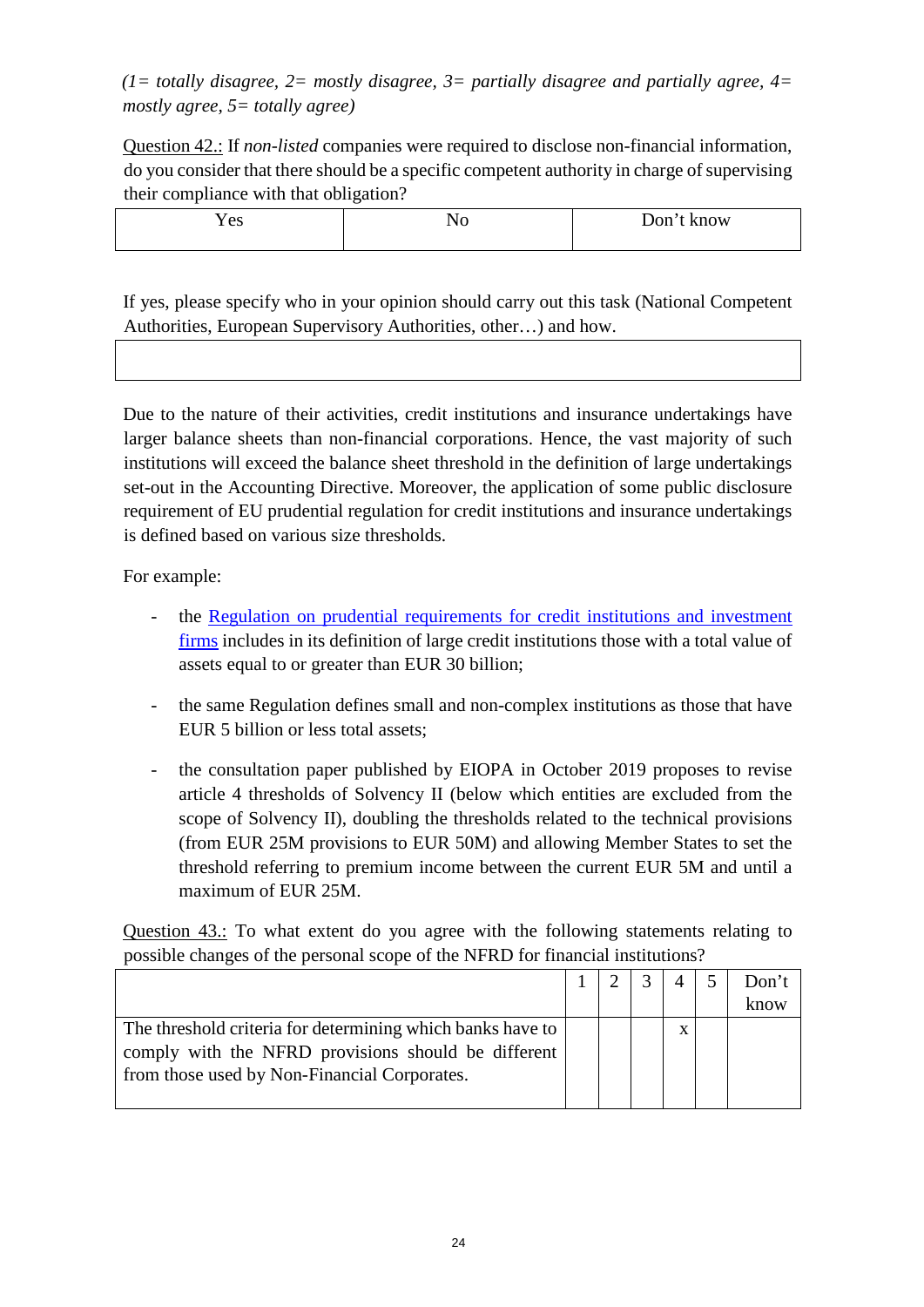| The threshold criteria for determining which insurance |  |  |  |  |
|--------------------------------------------------------|--|--|--|--|
| undertakings have to comply with the NFRD provisions   |  |  |  |  |
| should be different from those used by Non-Financial   |  |  |  |  |
| Corporates.                                            |  |  |  |  |
|                                                        |  |  |  |  |

*(1= totally disagree, 2= mostly disagree, 3= partially disagree and partially agree, 4= mostly agree, 5= totally agree)*

Please provide any comments or explanations to justify your answers to questions 40 to 43.

**Questions 40 and 41** - Lack of relevant data from their counterparties, in particular SMEs, is one of the main challenge identified by credit institutions for the disclosure of relevant information on ESG risks and factors, and for the management of ESG risks. It is for this reason that the EBA supports the extension of the companies that are under the scope of application of the NFRD. It should include all large companies established in the EU (listed or not listed) and all large companies listed in the EU. As regards SMEs, we support the extension of the scope of application of the NFRD to SMEs in a proportionate way, based on clear proportionality criteria, both quantitative and qualitative. Proportionality criteria should delimit the scope of SMEs, and define also proportionate disclosure requirements, based on simplified standards as proposed in questions 13 to 15 of this questionnaire, that should not impose disproportionate burden to SMEs. Similarly, proportionality criteria and simplified standards could also be considered in the case of PIEs different to listed companies, credit institutions and insurance undertakings, designated by EU Member States.

**Question 43 -** The EBA insists on the view that the scope of companies subject to NFRD disclosures should be broadened, in order to address the need for relevant information by market participants. In the case of credit institutions the EBA proposal is that the threshold criteria to determine which banks are subject to the NFRD should be defined in a different way. This proposal does not pretend to set a narrower or broader scope of application for banks compared to other companies, as the scope should be similar, but to adjust the threshold to the specific features of banks' business and balance sheet. In this vein, in the case of credit institutions, proportionality criteria could be based on the definition of large, small and non-complex and other institutions included in the Capital requirements regulation. In addition, when setting thresholds for banks, the NFRD should take into account the level of application of the disclosures in the case of banking groups, whether it should be at consolidated level or in some instances, like in the case of e.g. large subsidiaries, also at sub-consolidated or even individual level.

#### **8. SIMPLIFICATION AND REDUCTION OF ADMINISTRATIVE BURDENS FOR COMPANIES**

Question 44.: If your company publishes non-financial information pursuant to the NFRD, please state how much time the employees of your company spend per year carrying out this task, including time of retrieving, analysing and reporting the information? Please provide your answer in terms of full-time-equivalents (FTEs, 1 FTE= 1 employee working 40h a week during 250 working days per year). Please provide your answer for reports published in 2019, covering financial year 2018.